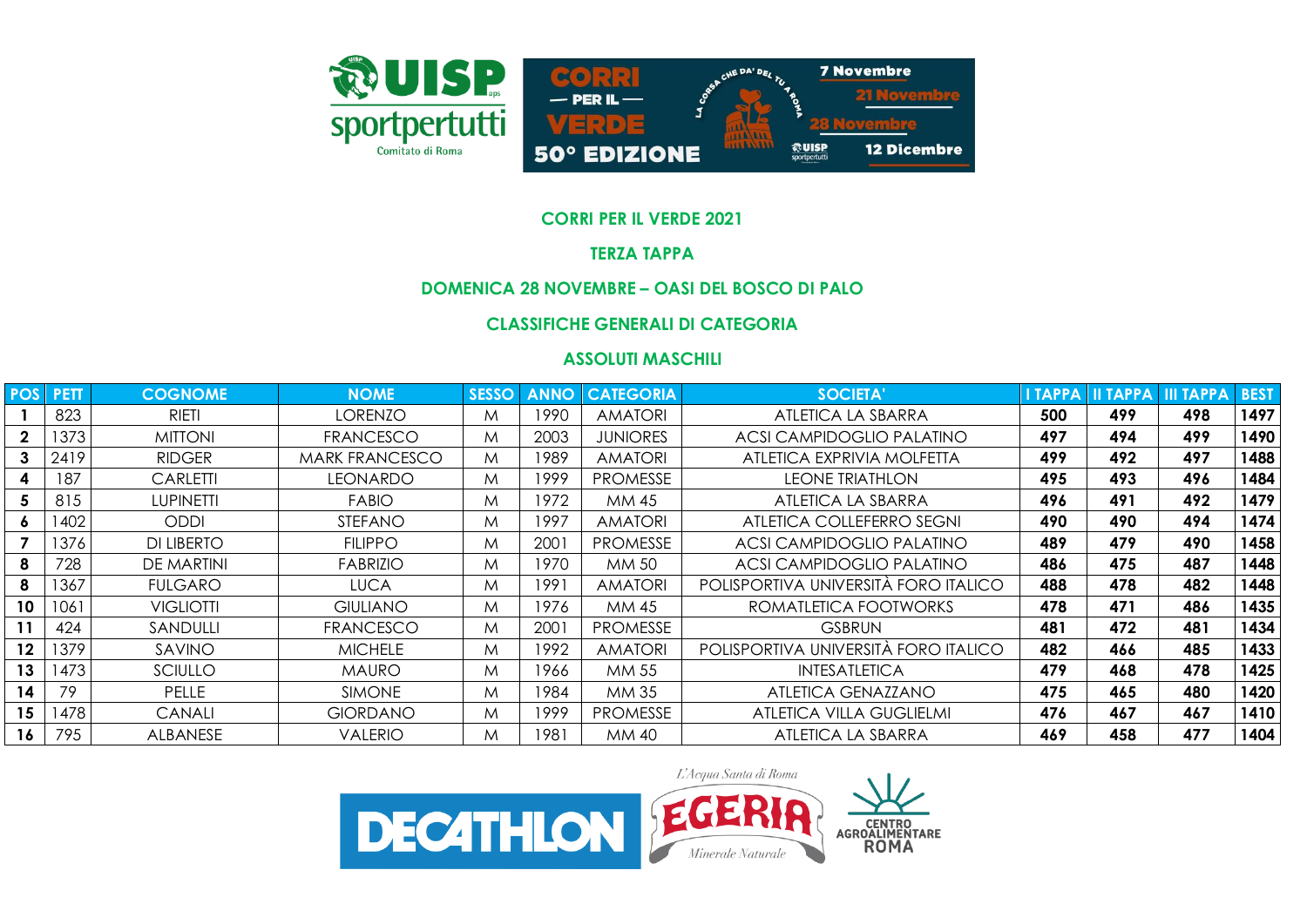|    |      |                    |                  | <b>REP UISP</b> |      |                 | <b>7 Novembre</b><br>CHE DA' DEL TU 4 B<br>J<br><b>ALA ALL</b>  |     |     |     |      |
|----|------|--------------------|------------------|-----------------|------|-----------------|-----------------------------------------------------------------|-----|-----|-----|------|
|    |      |                    | Comitato di Roma |                 |      | 50° EDIZIONE    | 11411111<br><b>RUISP</b><br><b>12 Dicembre</b><br>sportpertutti |     |     |     |      |
| 16 | 56   | <b>DANESE</b>      | <b>GIOVANNI</b>  | M               | 1976 | MM 45           | <b>ATLETICA CECCHINA</b>                                        | 472 | 456 | 476 | 1404 |
| 16 | 465  | <b>PITOCCO</b>     | <b>MIRCO</b>     | M               | 1981 | MM 40           | SS LAZIO ATLETICA LEGGERA                                       | 473 | 461 | 470 | 1404 |
| 19 | 1397 | <b>ROSI</b>        | <b>DIEGO</b>     | M               | 1990 | <b>AMATORI</b>  | ATLETICA CITTÀ DEI PAPI ANAGNI                                  | 470 | 457 | 471 | 1398 |
| 20 | 665  | SOMBODEY MOONOU    | <b>DENZEL</b>    | M               | 2003 | <b>JUNIORES</b> | <b>GRUPPO MILLEPIEDI</b>                                        | 467 | 463 | 460 | 1390 |
| 21 | 632  | <b>GAFFI</b>       | <b>MIRCO</b>     | M               | 1982 | MM 35           | <b>RUNNER TRAINER</b>                                           | 463 | 442 | 468 | 1373 |
| 22 | 1627 | <b>MORGANTINI</b>  | <b>DANIELE</b>   | M               | 1981 | MM 40           | <b>LEPROTTI VILLA ADA</b>                                       | 458 | 446 | 458 | 1362 |
| 23 | 1398 | <b>D'AVERSA</b>    | <b>MATTEO</b>    | M               | 1985 | MM 35           | ATLETICA COLLEFERRO SEGNI                                       | 459 | 445 | 455 | 1359 |
| 24 | 1364 | <b>DELL'OLIO</b>   | <b>MAURIZIO</b>  | M               | 1975 | <b>MM45</b>     | <b>OSTIA TRACK &amp; FIELD</b>                                  | 455 | 436 | 464 | 1355 |
| 24 | 1426 | <b>MINOTTI</b>     | <b>ROBERTO</b>   | M               | 1972 | <b>MM 45</b>    | ATLETICA COLLEFERRO SEGNI                                       | 456 | 448 | 451 | 1355 |
| 24 | 1399 | <b>PIACENTINI</b>  | <b>UMBERTINO</b> | M               | 1978 | MM 40           | ATLETICA COLLEFERRO SEGNI                                       | 445 | 438 | 472 | 1355 |
| 27 | 802  | <b>D'ANTONE</b>    | <b>GIUSEPPE</b>  | M               | 1958 | MM 60           | <b>ATLETICA LA SBARRA</b>                                       | 461 | 432 | 461 | 1354 |
| 28 | 1528 | <b>LONGO</b>       | <b>MATTEO</b>    | M               | 1985 | <b>MM35</b>     | <b>ATLETICA DEI GELSI</b>                                       | 460 | 433 | 459 | 1352 |
| 29 | 1530 | <b>BENELLI</b>     | <b>PAOLO</b>     | M               | 1973 | MM 45           | <b>GUIDA SICURA</b>                                             | 449 | 443 | 453 | 1345 |
| 30 | 25   | <b>BONADONNA</b>   | <b>LUCA</b>      | M               | 1967 | MM 50           | <b>LEPROTTI VILLA ADA</b>                                       | 452 | 426 | 456 | 1334 |
| 31 | 58   | <b>DE BRASI</b>    | <b>VINCENZO</b>  | M               | 1981 | MM 40           | <b>ATLETICA CECCHINA</b>                                        | 432 | 441 | 457 | 1330 |
| 32 | 984  | <b>MICA</b>        | STEFANO          | M               | 1966 | MM 55           | RIFONDAZIONE PODISTICA                                          | 442 | 430 | 450 | 1322 |
| 33 | 1570 | <b>CESARI</b>      | <b>VALERIO</b>   | M               | 1999 | <b>PROMESSE</b> | ROMA TRIATHLON                                                  | 434 | 422 | 452 | 1308 |
| 34 | 634  | <b>URSITTI</b>     | <b>ALESSIO</b>   | M               | 1998 | <b>AMATORI</b>  | <b>RUNNER TRAINER</b>                                           | 424 | 434 | 449 | 1307 |
| 35 | 54   | <b>SOARES</b>      | CARLO            | M               | 1972 | <b>MM 45</b>    | PODISTICA SOLIDARIETA'                                          | 436 | 423 | 446 | 1305 |
| 36 | 1510 | <b>AGOSTINO</b>    | <b>GIUSEPPE</b>  | M               | 1978 | MM 40           | PODISTICA POMEZIA                                               | 444 | 414 | 442 | 1300 |
| 36 | 1504 | <b>PRINCIPI</b>    | ALESSANDRO       | M               | 1979 | MM 40           | LBM SPORT TEAM                                                  | 407 | 427 | 466 | 1300 |
| 38 | 461  | <b>MORGANTE</b>    | <b>FABRIZIO</b>  | M               | 1968 | <b>MM 50</b>    | SS LAZIO ATLETICA LEGGERA                                       | 433 | 420 | 444 | 1297 |
| 39 | 803  | <b>D'ANTONI</b>    | <b>FABRIZIO</b>  | M               | 1987 | <b>AMATORI</b>  | ATLETICA LA SBARRA                                              | 409 | 431 | 454 | 1294 |
| 40 | 1359 | <b>FURIO</b>       | <b>GAETANO</b>   | M               | 1976 | MM 45           | NUOVA ATLETICA CISTERNA                                         | 425 | 419 | 447 | 1291 |
| 41 | 1057 | <b>SOLIMEI</b>     | <b>EMANUELE</b>  | M               | 1998 | <b>AMATORI</b>  | ROMATLETICA FOOTWORKS                                           | 416 | 418 | 448 | 1282 |
| 41 | 831  | <b>VENTAFRIDDA</b> | COSIMO           | M               | 1980 | MM 40           | ATLETICA LA SBARRA                                              | 430 | 411 | 441 | 1282 |
| 43 | 801  | <b>CORSI</b>       | <b>GIOVANNI</b>  | M               | 1971 | MM 50           | <b>ATLETICA LA SBARRA</b>                                       | 438 | 404 | 439 | 1281 |

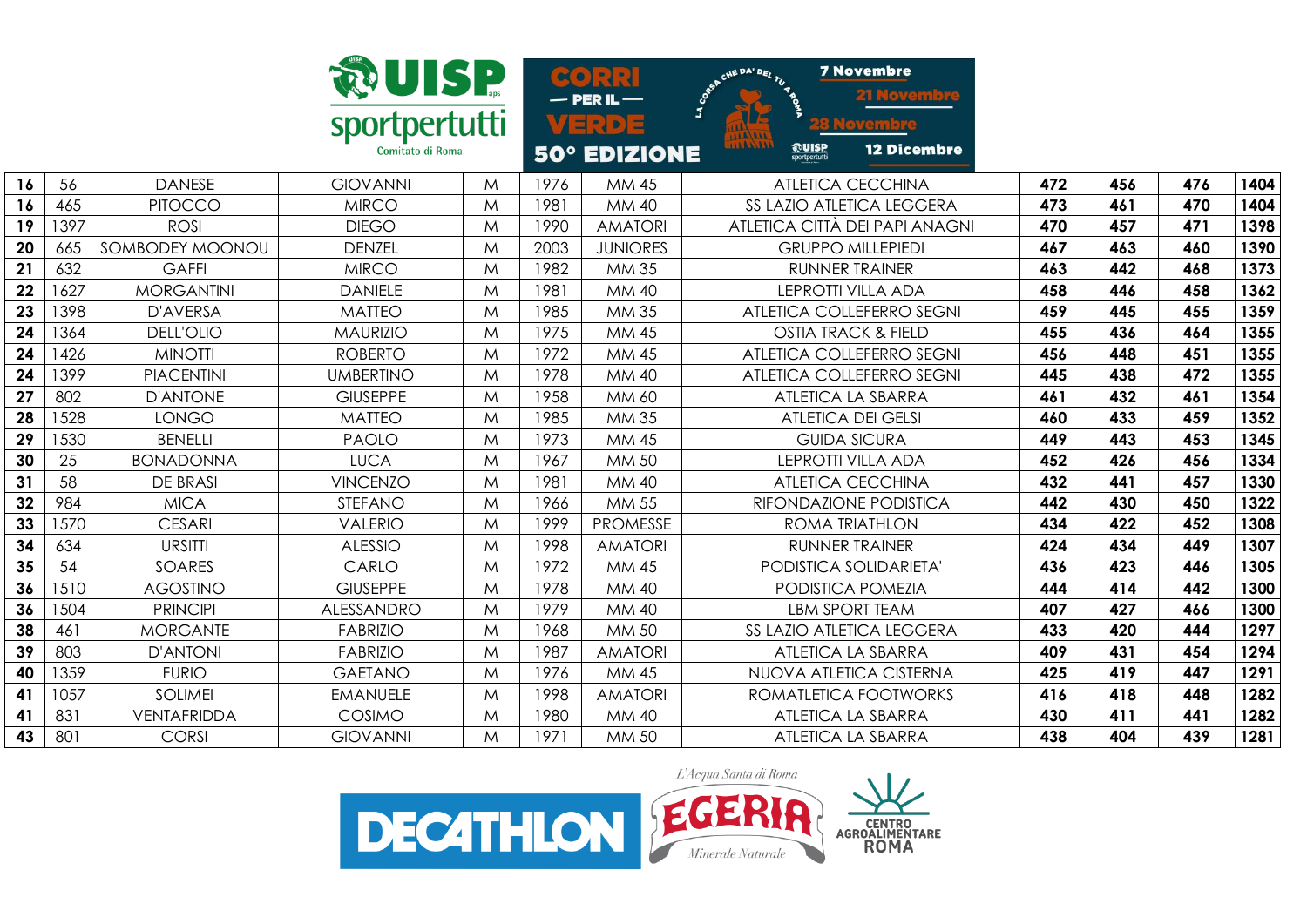|    |      |                         | <b>WANSP</b><br>sportpertutti |   |      | <b>BEE OP</b><br>$-$ PER IL $-$<br>VERDE | <b>7 Novembre</b><br>CHE DA' DEL TU 18                              |     |     |     |      |
|----|------|-------------------------|-------------------------------|---|------|------------------------------------------|---------------------------------------------------------------------|-----|-----|-----|------|
|    |      |                         | Comitato di Roma              |   |      | <b>50° EDIZIONE</b>                      | <b>HAAAM</b><br><b>RUISP</b><br><b>12 Dicembre</b><br>sportpertutti |     |     |     |      |
| 44 | 1475 | <b>CACCIAMANI</b>       | <b>FEDERICO</b>               | M | 1998 | <b>AMATORI</b>                           | ATLETICA VILLA GUGLIELMI                                            | 431 | 400 | 443 | 1274 |
| 44 | 33   | <b>DE CARLI</b>         | SANDRO                        | M | 1968 | MM 50                                    | <b>LEPROTTI VILLA ADA</b>                                           | 428 | 416 | 430 | 1274 |
| 46 | 1295 | <b>MOROSINI</b>         | <b>LAMBERTO</b>               | M | 1962 | MM 55                                    | <b>SCAVO 2000</b>                                                   | 421 | 408 | 437 | 1266 |
| 47 | 1265 | <b>BELLI</b>            | <b>FRANCESCO</b>              | M | 1971 | MM 50                                    | <b>SCAVO 2000</b>                                                   | 422 | 403 | 427 | 1252 |
| 48 | 1299 | <b>SERRA</b>            | <b>GIOVANNI</b>               | M | 1979 | MM 40                                    | <b>SCAVO 2000</b>                                                   | 429 | 382 | 429 | 1240 |
| 49 | 1378 | <b>COMITO</b>           | <b>FEDERICO</b>               | M | 1995 | <b>AMATORI</b>                           |                                                                     | 393 | 405 | 438 | 1236 |
| 50 | 825  | <b>SIMONETTI</b>        | <b>ANTONIO</b>                | M | 1988 | <b>AMATORI</b>                           | ATLETICA LA SBARRA                                                  | 413 | 387 | 435 | 1235 |
| 51 | 1049 | <b>GIOVE</b>            | <b>MICHELE</b>                | M | 1982 | MM 35                                    | ROMATLETICA FOOTWORKS                                               | 411 | 395 | 426 | 1232 |
| 52 | 190  | <b>BARGIACCHI</b>       | <b>ALESSIO</b>                | M | 1980 | MM 40                                    | <b>ATLETICA DEI GELSI</b>                                           | 426 | 384 | 418 | 1228 |
| 53 | 1274 | <b>CHIAPPONE</b>        | <b>GIORGIO</b>                | M | 1975 | MM 45                                    | <b>SCAVO 2000</b>                                                   | 403 | 391 | 432 | 1226 |
| 54 | 1285 | <b>GARZIA</b>           | <b>GIORGIO</b>                | M | 1971 | MM 50                                    | <b>SCAVO 2000</b>                                                   | 395 | 396 | 434 | 1225 |
| 55 | 425  | <b>RICCI</b>            | <b>LUCA</b>                   | M | 2003 | <b>JUNIORES</b>                          | <b>GSBRUN</b>                                                       | 396 | 412 | 415 | 1223 |
| 56 | 575  | <b>SCODANIBBIO</b>      | CARLO                         | M | 1965 | MM 55                                    | <b>LAZIO OLIMPIA RUNNERS TEAM</b>                                   | 408 | 390 | 422 | 1220 |
| 57 | 1051 | <b>MAJERNA</b>          | <b>FABRIZIO</b>               | M | 1966 | MM 55                                    | ROMATLETICA FOOTWORKS                                               | 415 | 379 | 424 | 1218 |
| 58 | 811  | <b>GIANCARLI</b>        | <b>FABIO</b>                  | M | 1972 | MM 45                                    | <b>ATLETICA LA SBARRA</b>                                           | 405 | 388 | 423 | 1216 |
| 59 | 1036 | <b>CARRONE TAMBURRO</b> | <b>LUCIO</b>                  | M | 1962 | MM 55                                    | ROMATLETICA FOOTWORKS                                               | 402 | 378 | 428 | 1208 |
| 60 | 999  | <b>NULLI</b>            | <b>GIACOMO</b>                | M | 2003 | <b>JUNIORES</b>                          | RIFONDAZIONE PODISTICA                                              | 399 | 368 | 421 | 1188 |
| 61 | 565  | <b>LEONARDI</b>         | <b>GIAMPIERO</b>              | M | 1961 | MM 60                                    | LAZIO OLIMPIA RUNNERS TEAM                                          | 400 | 353 | 431 | 1184 |
| 62 | 987  | <b>NULLI</b>            | ALESSANDRO                    | M | 1966 | MM 55                                    | RIFONDAZIONE PODISTICA                                              | 394 | 369 | 417 | 1180 |
| 62 | 52   | PITTALA'                | <b>PAOLO</b>                  | M | 1980 | MM 40                                    | PODISTICA SOLIDARIETA'                                              | 389 | 371 | 420 | 1180 |
| 64 | 1462 | <b>PAVONI</b>           | <b>FABRIZIO</b>               | M | 1968 | MM 50                                    | ATLETICA CECCHINA                                                   | 387 | 372 | 412 | 1171 |
| 65 | 20   | <b>LEONE</b>            | ALESSANDRO                    | M | 1969 | MM 50                                    | <b>LEPROTTI VILLA ADA</b>                                           | 397 | 357 | 416 | 1170 |
| 66 | 978  | <b>NOVARO</b>           | <b>MARCO</b>                  | M | 1963 | MM 55                                    | RIFONDAZIONE PODISTICA                                              | 380 | 366 | 411 | 1157 |
| 67 | 819  | MULAZZI                 | <b>GIANNI</b>                 | M | 1960 | MM 60                                    | ATLETICA LA SBARRA                                                  | 378 | 361 | 414 | 1153 |
| 68 | 551  | <b>CASTELLI</b>         | <b>CLAUDIO</b>                | M | 1967 | MM 50                                    | <b>GREEN HILL TRIATHLON</b>                                         | 376 | 352 | 410 | 1138 |
| 69 | 60   | <b>CITTADINO</b>        | <b>GABRIELE</b>               | M | 1971 | MM 50                                    | ATLETICA CECCHINA                                                   | 368 | 358 | 408 | 1134 |
| 70 | 50   | <b>MEROLLI</b>          | <b>ITALO</b>                  | M | 1964 | MM 55                                    | PODISTICA SOLIDARIETA'                                              | 384 | 356 | 392 | 1132 |

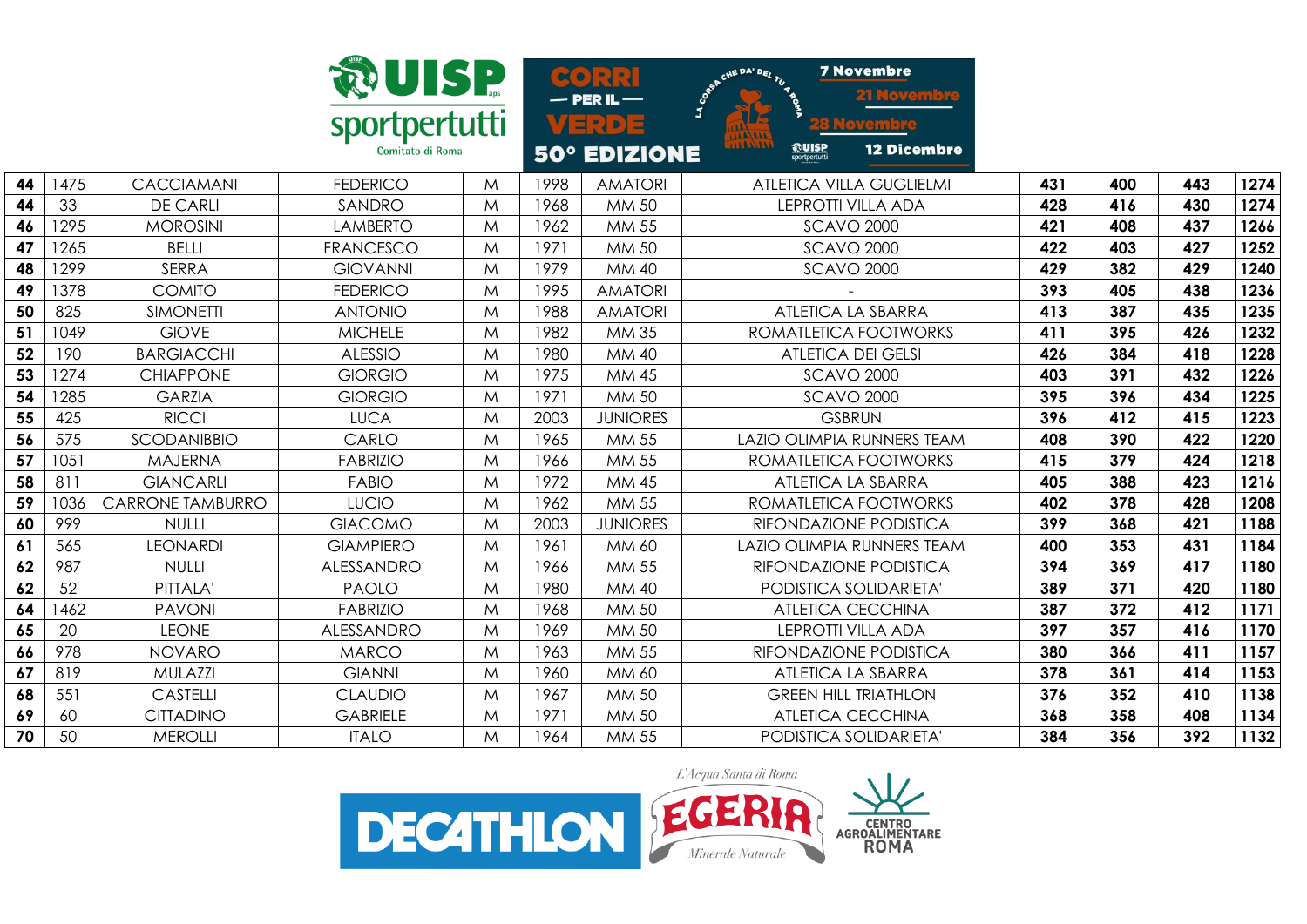|    |      |                   | <b>ReUISP</b>       |   |      | $[40]$ $[3]$<br>$-$ PER IL $-$ | CHE DA' DEL TU 4 BOS          |                               | <b>7 Novembre</b>                |             |              |              |      |
|----|------|-------------------|---------------------|---|------|--------------------------------|-------------------------------|-------------------------------|----------------------------------|-------------|--------------|--------------|------|
|    |      |                   | Comitato di Roma    |   |      | VERDE<br>50° EDIZIONE          | 5<br><b>AAAAAAA</b><br>144441 | <b>@UISP</b><br>sportpertutti | <b>12 Dicembre</b>               |             |              |              |      |
| 71 | 808  | <b>FABRI</b>      | <b>OTTAVIO</b>      | M | 1968 | MM 50                          |                               |                               | <b>ATLETICA LA SBARRA</b>        | 374         | 344          | 407          | 1125 |
| 72 | 733  | <b>FALABELLA</b>  | <b>FABRIZIO</b>     | M | 1964 | MM 55                          |                               |                               | <b>GRUPPO MILLEPIEDI</b>         | 372         | 345          | 396          | 1113 |
| 73 | 570  | <b>MIGLIOTTI</b>  | <b>MAURIZIO</b>     | M | 1967 | MM 50                          |                               |                               | LAZIO OLIMPIA RUNNERS TEAM       | 362         | 348          | 401          | 1111 |
| 74 | 1438 | <b>MARRAZZO</b>   | <b>FRANCO</b>       | M | 1976 | MM 45                          |                               |                               | <b>FARATLETICA</b>               | 360         | 338          | 397          | 1095 |
| 75 | 566  | <b>MALAFOGLIA</b> | STEFANO             | M | 1962 | MM 55                          |                               |                               | LAZIO OLIMPIA RUNNERS TEAM       | 357         | 341          | 391          | 1089 |
| 75 | 981  | SQUILLACCIOTTI    | <b>PAOLO</b>        | M | 1975 | MM 45                          |                               |                               | RIFONDAZIONE PODISTICA           | 363         | 328          | 398          | 1089 |
| 77 | 1485 | <b>WEBER</b>      | <b>LUIGI MARIA</b>  | M | 2003 | <b>JUNIORES</b>                |                               |                               | ROMATLETICA FOOTWORKS            | 349         | 331          | 395          | 1075 |
| 78 | 576  | SPERATI           | <b>MAURIZIO</b>     | M | 1967 | MM 50                          |                               |                               | LAZIO OLIMPIA RUNNERS TEAM       | 350         | 319          | 390          | 1059 |
| 78 | 833  | <b>VENTRE</b>     | <b>MASSIMILIANO</b> | M | 1974 | MM 45                          |                               |                               | ATLETICA LA SBARRA               | 352         | 323          | 384          | 1059 |
| 80 | 653  | PESCOSOLIDO       | <b>PAOLO</b>        | M | 1970 | MM 50                          |                               |                               | <b>OSTIA TRACK 'N FIELD</b>      | 354         | 321          | 380          | 1055 |
| 81 | 1420 | <b>UBALDINI</b>   | <b>DAVIDE</b>       | M | 1975 | MM 45                          |                               |                               | <b>ATLETICA VILLA GUGLIELMI</b>  | 358         | 325          | 364          | 1047 |
| 82 | 1288 | <b>LEONE</b>      | <b>PIERO</b>        | M | 1962 | MM 55                          |                               |                               | <b>SCAVO 2000</b>                | 355         | 322          | 357          | 1034 |
| 83 | 460  | <b>GIORGI</b>     | STEFANO             | M | 1966 | MM 55                          |                               |                               | SS LAZIO ATLETICA LEGGERA        | 339         | 306          | 386          | 1031 |
| 84 | 818  | MEZZABARBA        | <b>FRANCO</b>       | M | 1964 | MM 55                          |                               |                               | ATLETICA LA SBARRA               | 348         | 307          | 373          | 1028 |
| 85 | 1291 | <b>MARRA</b>      | <b>DANIELE</b>      | M | 1963 | MM 55                          |                               |                               | <b>SCAVO 2000</b>                | 340         | 327          | 354          | 1021 |
| 86 | 49   | <b>MARINO</b>     | <b>ROBERTO</b>      | M | 1964 | MM 55                          |                               |                               | PODISTICA SOLIDARIETA'           | 327         | 305          | 385          | 1017 |
| 87 | 1270 | <b>CAMILLI</b>    | <b>FABIO</b>        | M | 1966 | MM 55                          |                               |                               | <b>SCAVO 2000</b>                | 333         | 301          | 367          | 1001 |
| 88 | 2287 | <b>FILIPPONI</b>  | <b>LUCA</b>         | M | 1998 | <b>AMATORI</b>                 |                               |                               | <b>PUROSANGUE ATHLETICS CLUB</b> | $\mathbf 0$ | 500          | 500          | 1000 |
| 89 | 2274 | <b>FAGNANI</b>    | <b>FRANCESCO</b>    | M | 1987 | <b>AMATORI</b>                 |                               |                               | <b>LBM SPORT TEAM</b>            | $\mathbf 0$ | 488          | 495          | 983  |
| 89 | 1048 | <b>FIORE</b>      | CARLO               | M | 1954 | MM 65                          |                               |                               | ROMATLETICA FOOTWORKS            | 320         | 294          | 369          | 983  |
| 89 | 1632 | <b>MANISCALCO</b> | <b>TOMMASO</b>      | M | 2002 | <b>JUNIORES</b>                |                               |                               | ATLETICA STUDENTESCA RIETI       | 498         | 485          | 0            | 983  |
| 92 | 1466 | <b>SCARAMUCCI</b> | <b>LUCA</b>         | M | 1982 | MM 35                          |                               |                               | <b>ISOLA SACRA</b>               | 492         | $\mathbf{0}$ | 489          | 981  |
| 93 | 2458 | CASTELLANO        | <b>LUCA</b>         | M | 1990 | <b>AMATORI</b>                 |                               |                               | LBM SPORT TEAM                   | $\mathbf 0$ | 487          | 493          | 980  |
| 93 | 1377 | <b>TELONI</b>     | <b>DAVIDE</b>       | M | 1992 | <b>AMATORI</b>                 |                               |                               | ATLETICA COLLEFERRO SEGNI        | 494         | 486          | $\mathbf{0}$ | 980  |
| 95 | 2304 | <b>ADAMOLI</b>    | <b>SIMONE</b>       | M | 2000 | <b>PROMESSE</b>                |                               |                               | <b>ATHLETICA VATICANA</b>        | $\mathbf 0$ | 489          | 488          | 977  |
| 96 | 807  | <b>DI SOMMA</b>   | <b>ANDREA</b>       | M | 1982 | MM 35                          |                               |                               | ATLETICA LA SBARRA               | 347         | 295          | 331          | 973  |
| 97 | 1361 | <b>GRAVINA</b>    | <b>BRUNO</b>        | M | 1979 | MM 40                          |                               |                               | <b>ATLETICA CEPRANO</b>          | 491         | 481          | $\mathbf 0$  | 972  |

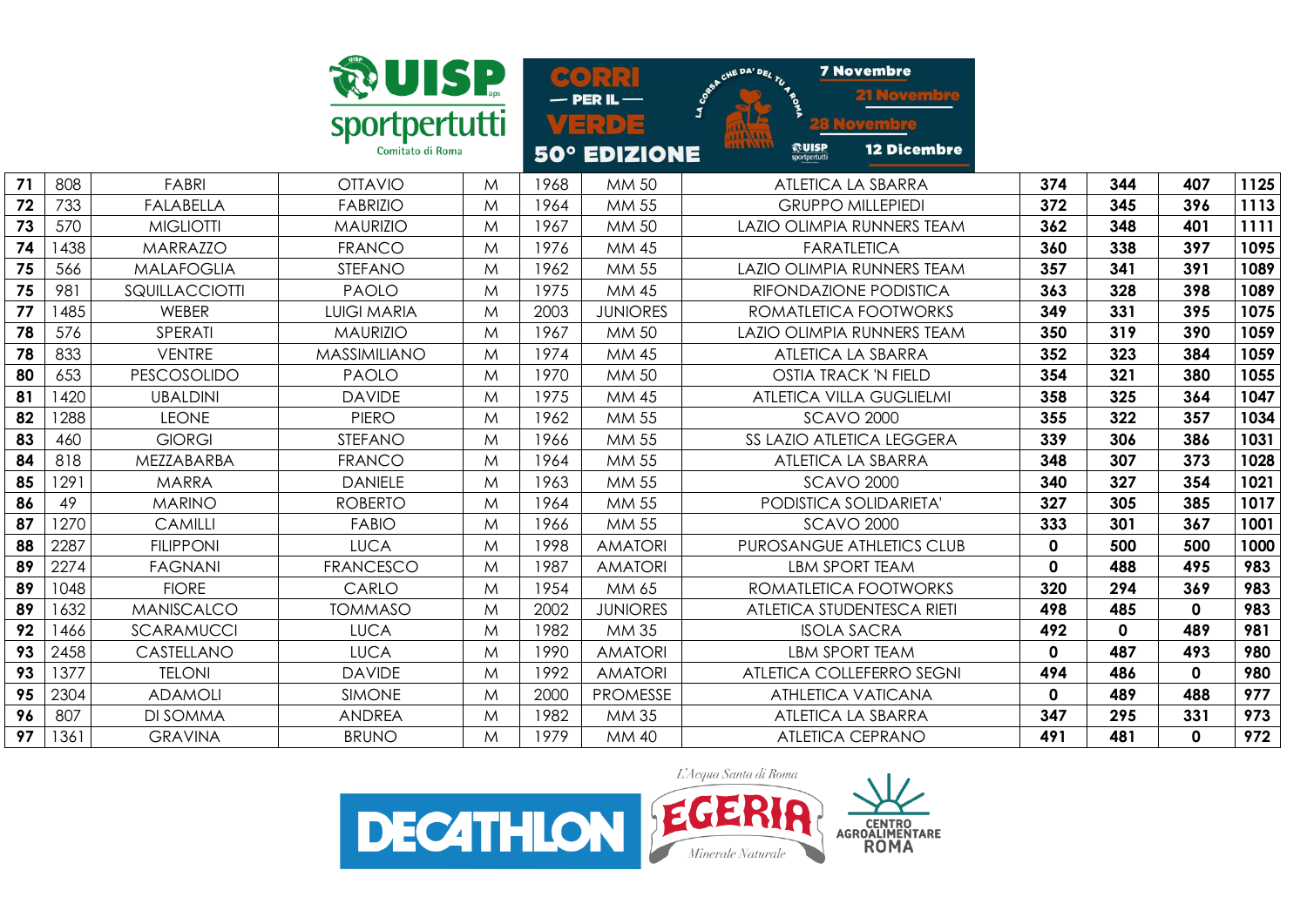|     |      |                    |                                   |   | $\alpha$ or $\alpha$ | <b>7 Novembre</b><br>CHE DA' DEL TU 1 PO       |                                                |             |             |              |     |
|-----|------|--------------------|-----------------------------------|---|----------------------|------------------------------------------------|------------------------------------------------|-------------|-------------|--------------|-----|
|     |      |                    | <b>ROUISP</b><br>Comitato di Roma |   |                      | $-$ PER IL $-$<br>VERDE<br><b>50° EDIZIONE</b> | 118/111<br><b>ROUISP</b><br><b>12 Dicembre</b> |             |             |              |     |
| 98  | 1400 | <b>GARGANO</b>     | <b>FRANCESCO</b>                  | M | 1991                 | <b>AMATORI</b>                                 |                                                | 487         | 484         | 0            | 971 |
| 99  | 1503 | <b>STALPICETTI</b> | <b>RICCARDO</b>                   | M | 2003                 | <b>JUNIORES</b>                                | ROMA 6 VILLA GORDIANI                          | 484         | 483         | $\mathbf{0}$ | 967 |
| 100 | 988  | <b>DI TIZIO</b>    | <b>LEONARDO</b>                   | M | 1970                 | MM 50                                          | RIFONDAZIONE PODISTICA                         | 324         | 283         | 355          | 962 |
| 101 | 46   | <b>BARACAIA</b>    | <b>GIAMPAOLO</b>                  | M | 1968                 | MM 50                                          | PODISTICA SOLIDARIETA'                         | 311         | 293         | 352          | 956 |
| 101 | 1408 | <b>BERTACCINI</b>  | <b>LUCA</b>                       | M | 1984                 | MM 35                                          | <b>GSBRUN</b>                                  | 483         | $\mathbf 0$ | 473          | 956 |
| 103 | 817  | MASTROLORENZO      | <b>RAFFAELE</b>                   | M | 1991                 | <b>AMATORI</b>                                 | ATLETICA LA SBARRA                             | 480         | 474         | 0            | 954 |
| 104 | 805  | DE VITO            | <b>DOMENICO</b>                   | M | 1970                 | MM 50                                          | ATLETICA LA SBARRA                             | 316         | 281         | 356          | 953 |
| 105 | 1296 | <b>POMPEI</b>      | <b>HERBERT</b>                    | M | 1962                 | MM 55                                          | <b>SCAVO 2000</b>                              | 321         | 282         | 348          | 951 |
| 106 | 1458 | MUSTAZZA           | <b>VITO</b>                       | M | 1980                 | <b>MM 40</b>                                   |                                                | 477         | 470         | 0            | 947 |
| 107 | 812  | <b>GIORDANO</b>    | <b>PAOLO</b>                      | M | 1967                 | MM 50                                          | <b>ATLETICA LA SBARRA</b>                      | 315         | 289         | 340          | 944 |
| 108 | 1500 | PUTZULU            | <b>GIANFRANCO</b>                 | M | 1964                 | MM 55                                          | ROMA 6 VILLA GORDIANI                          | 328         | 264         | 350          | 942 |
| 108 | 1302 | <b>TROVATO</b>     | <b>MAURIZIO</b>                   | M | 1957                 | MM 60                                          | <b>SCAVO 2000</b>                              | 319         | 274         | 349          | 942 |
| 110 | 1446 | <b>BRUNORI</b>     | <b>ALESSIO</b>                    | M | 1981                 | MM 40                                          | <b>JUST RUN</b>                                | 466         | $\mathbf 0$ | 475          | 941 |
| 111 | 806  | DI BENEDETTO       | <b>MARIO</b>                      | M | 1979                 | MM 40                                          | ATLETICA LA SBARRA                             | 474         | 464         | 0            | 938 |
| 112 | 1651 | <b>TRONO</b>       | <b>ISMAELE</b>                    | M | 1984                 | MM 35                                          | LAZIO OLIMPIA RUNNERS TEAM                     | $\mathbf 0$ | 462         | 474          | 936 |
| 113 | 204  | <b>DI MARCELLO</b> | <b>BERARDO</b>                    | M | 1952                 | MM 65                                          | ATLETICA FIANO ROMANO                          | 313         | 268         | 351          | 932 |
| 114 | 1372 | <b>ARBOLINO</b>    | <b>LORENZO</b>                    | M | 2000                 | <b>PROMESSE</b>                                | <b>ACSI CAMPIDOGLIO PALATINO</b>               | 471         | 460         | $\mathbf{0}$ | 931 |
| 115 | 829  | <b>TUFO</b>        | <b>CIRO</b>                       | M | 1953                 | MM 65                                          | ATLETICA LA SBARRA                             | 303         | 292         | 334          | 929 |
| 116 | 1056 | <b>SECCI</b>       | <b>ENRICO</b>                     | M | 1977                 | <b>MM 40</b>                                   | ROMATLETICA FOOTWORKS                          | 307         | 263         | 353          | 923 |
| 117 | 809  | <b>GALLONE</b>     | <b>ANTONIO</b>                    | M | 1966                 | MM 55                                          | ATLETICA LA SBARRA                             | 468         | 450         | 0            | 918 |
| 118 | 1395 | <b>AVOLIO</b>      | <b>GABRIELE</b>                   | M | 1997                 | <b>AMATORI</b>                                 | ATLETICA VILLA GUGLIELMI                       | 464         | 453         | 0            | 917 |
| 119 | 1042 | <b>DE ANGELIS</b>  | <b>ADRIANO</b>                    | M | 1963                 | MM 55                                          | ROMATLETICA FOOTWORKS                          | 312         | 270         | 332          | 914 |
| 119 | 89   | <b>DI IELSI</b>    | STEFANO                           | M | 1977                 | MM 40                                          | <b>COLLI ANIENE</b>                            | 462         | 452         | 0            | 914 |
| 121 | 2311 | <b>BENOTTI</b>     | <b>GIANMARCO</b>                  | M | 1999                 | <b>PROMESSE</b>                                | POL. UNIVERSITA' FORO ITALICO                  | $\mathbf 0$ | 449         | 463          | 912 |
| 122 | 1808 | <b>MANDOLITI</b>   | ALESSANDRO                        | M | 1974                 | MM 45                                          | <b>TALENTI RUNNING TEAM</b>                    | $\mathbf 0$ | 437         | 465          | 902 |
| 123 | 76   | <b>GRAUSO</b>      | <b>LORENZO</b>                    | M | 1999                 | <b>PROMESSE</b>                                | ATLETICA GENAZZANO                             | 453         | 444         | 0            | 897 |
| 124 | 1622 | <b>CENTI</b>       | <b>DAVIDE</b>                     | M | 1987                 | <b>AMATORI</b>                                 |                                                | 448         | 435         | 0            | 883 |

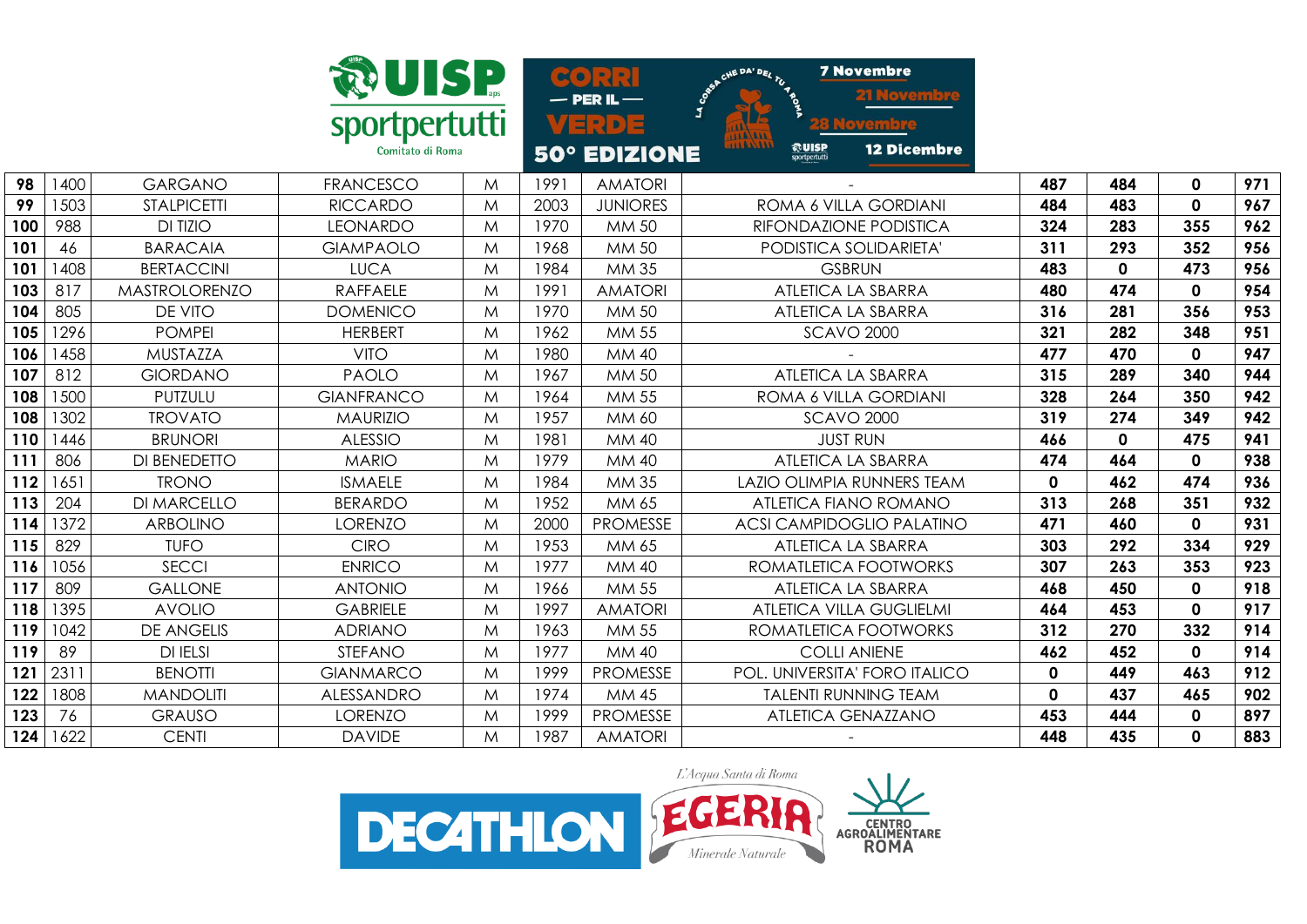|     |      |                   |                      | <b>RUISP</b><br>sportpertutti |      |                       | DCHE DA' DEL TU 4 BOT                                         | <b>7 Novembre</b>              |             |     |             |     |
|-----|------|-------------------|----------------------|-------------------------------|------|-----------------------|---------------------------------------------------------------|--------------------------------|-------------|-----|-------------|-----|
|     |      |                   | Comitato di Roma     |                               |      | VERDE<br>50° EDIZIONE | <b>AALAAAA</b><br>114.11.111<br><b>RUISP</b><br>sportpertutti | <b>12 Dicembre</b>             |             |     |             |     |
| 125 | 1286 | <b>GUIDI</b>      | SANDRO               | M                             | 1959 | MM 60                 |                                                               | <b>SCAVO 2000</b>              | 289         | 256 | 335         | 880 |
| 126 | 82   | <b>LUCIANI</b>    | <b>ELIA</b>          | M                             | 1966 | MM 55                 |                                                               | <b>COLLI ANIENE</b>            | 305         | 215 | 359         | 879 |
| 127 | 1268 | <b>BOCCANERA</b>  | <b>GIANLUCA</b>      | M                             | 1973 | MM 45                 |                                                               | <b>SCAVO 2000</b>              | 447         | 421 | 0           | 868 |
| 128 | 1290 | <b>MARRA</b>      | <b>ANDREA</b>        | M                             | 1965 | MM 55                 |                                                               | <b>SCAVO 2000</b>              | 286         | 254 | 327         | 867 |
| 129 | 804  | <b>DE GRANDIS</b> | <b>FABRIZIO</b>      | M                             | 1972 | MM 45                 |                                                               | ATLETICA LA SBARRA             | 454         | 410 | 0           | 864 |
| 130 | 1272 | CASSARINO         | <b>GIANLUCA</b>      | M                             | 1973 | MM 45                 |                                                               | <b>SCAVO 2000</b>              | 292         | 244 | 326         | 862 |
| 131 | 980  | <b>IANNELLA</b>   | <b>MICHELE</b>       | M                             | 1966 | MM 55                 |                                                               | RIFONDAZIONE PODISTICA         | 293         | 249 | 319         | 861 |
| 132 | 1349 | <b>BERTOL</b>     | <b>FULVIO</b>        | M                             | 1963 | MM 55                 |                                                               | <b>CENTRO FITNESS MONTELLO</b> | 259         | 213 | 379         | 851 |
| 132 | 563  | <b>FELIZIANI</b>  | <b>CLAUDIO</b>       | M                             | 1966 | MM 55                 |                                                               | LAZIO OLIMPIA RUNNERS TEAM     | 271         | 252 | 328         | 851 |
| 134 | 1340 | <b>BASILE</b>     | ALESSANDRO           | M                             | 1973 | MM 45                 |                                                               | ATLETICA CECCANO               | 440         | 409 | $\mathbf 0$ | 849 |
| 135 | 2326 | <b>RUGGERI</b>    | <b>PAOLO ROBERTO</b> | M                             | 1983 | MM 35                 |                                                               | TIBURTINA 2003                 | $\mathbf 0$ | 406 | 440         | 846 |
| 136 | 1040 | COLANTONIO        | <b>PAOLO</b>         | M                             | 1958 | MM 60                 |                                                               | ROMATLETICA FOOTWORKS          | 283         | 232 | 329         | 844 |
| 137 | 990  | <b>GUERRA</b>     | <b>UGO</b>           | M                             | 1963 | MM 55                 |                                                               | RIFONDAZIONE PODISTICA         | 412         | 429 | 0           | 841 |
| 138 | 1284 | <b>FRATICELLI</b> | <b>ATTILIO</b>       | M                             | 1954 | MM 65                 |                                                               | <b>SCAVO 2000</b>              | 279         | 234 | 325         | 838 |
| 139 | 1352 | <b>PALLESCHI</b>  | <b>DANIELE</b>       | M                             | 1976 | MM 45                 |                                                               |                                | 423         | 413 | $\mathbf 0$ | 836 |
| 140 | 1829 | <b>RUPERTO</b>    | <b>LUIGI</b>         | M                             | 1973 | MM 45                 |                                                               | <b>LEONE TRIATHLON</b>         | $\mathbf 0$ | 398 | 436         | 834 |
| 141 | 80   | <b>VELLINI</b>    | <b>MASSIMO</b>       | M                             | 1964 | MM 55                 |                                                               | <b>COLLI ANIENE</b>            | 285         | 238 | 309         | 832 |
| 142 | 1586 | <b>CONTI</b>      | STEFANO              | M                             | 1962 | MM 55                 |                                                               | RIFONDAZIONE PODISTICA         | 281         | 235 | 310         | 826 |
| 143 | 972  | <b>POMPEI</b>     | <b>GIANLUCA</b>      | M                             | 1968 | MM 50                 |                                                               | RIFONDAZIONE PODISTICA         | 280         | 227 | 316         | 823 |
| 144 | 2319 | <b>CAPONERA</b>   | ALESSANDRO           | M                             | 1980 | MM 40                 |                                                               | <b>GIOVANNI SCAVO VELLETRI</b> | $\mathbf 0$ | 397 | 425         | 822 |
| 145 | 1037 | CARUCCIO          | <b>NICOLA</b>        | M                             | 1987 | <b>AMATORI</b>        |                                                               | ROMATLETICA FOOTWORKS          | 419         | 401 | 0           | 820 |
| 145 | 977  | <b>TUDINO</b>     | <b>MAURO</b>         | M                             | 1965 | MM 55                 |                                                               | RIFONDAZIONE PODISTICA         | 272         | 230 | 318         | 820 |
| 147 | 822  | PADUANO           | <b>VINCENZO</b>      | M                             | 1981 | MM 40                 |                                                               | ATLETICA LA SBARRA             | 427         | 392 | $\mathbf 0$ | 819 |
| 148 | 1305 | <b>ZACCARI</b>    | STEFANO              | M                             | 1968 | MM 50                 |                                                               | <b>SCAVO 2000</b>              | 260         | 245 | 313         | 818 |
| 149 | 794  | <b>AGOSTINI</b>   | STEFANO              | M                             | 1974 | MM 45                 |                                                               | ATLETICA LA SBARRA             | 410         | 402 | $\mathbf 0$ | 812 |
| 150 | 820  | NOTARISTEFANO     | <b>DAVIDE</b>        | M                             | 1987 | <b>AMATORI</b>        |                                                               | ATLETICA LA SBARRA             | 273         | 223 | 314         | 810 |
| 151 | 1411 | <b>MARCHESINI</b> | <b>MASSIMO</b>       | M                             | 1971 | MM 50                 |                                                               | VITAMINA RUNNING TEAM          | 418         | 389 | $\mathbf 0$ | 807 |

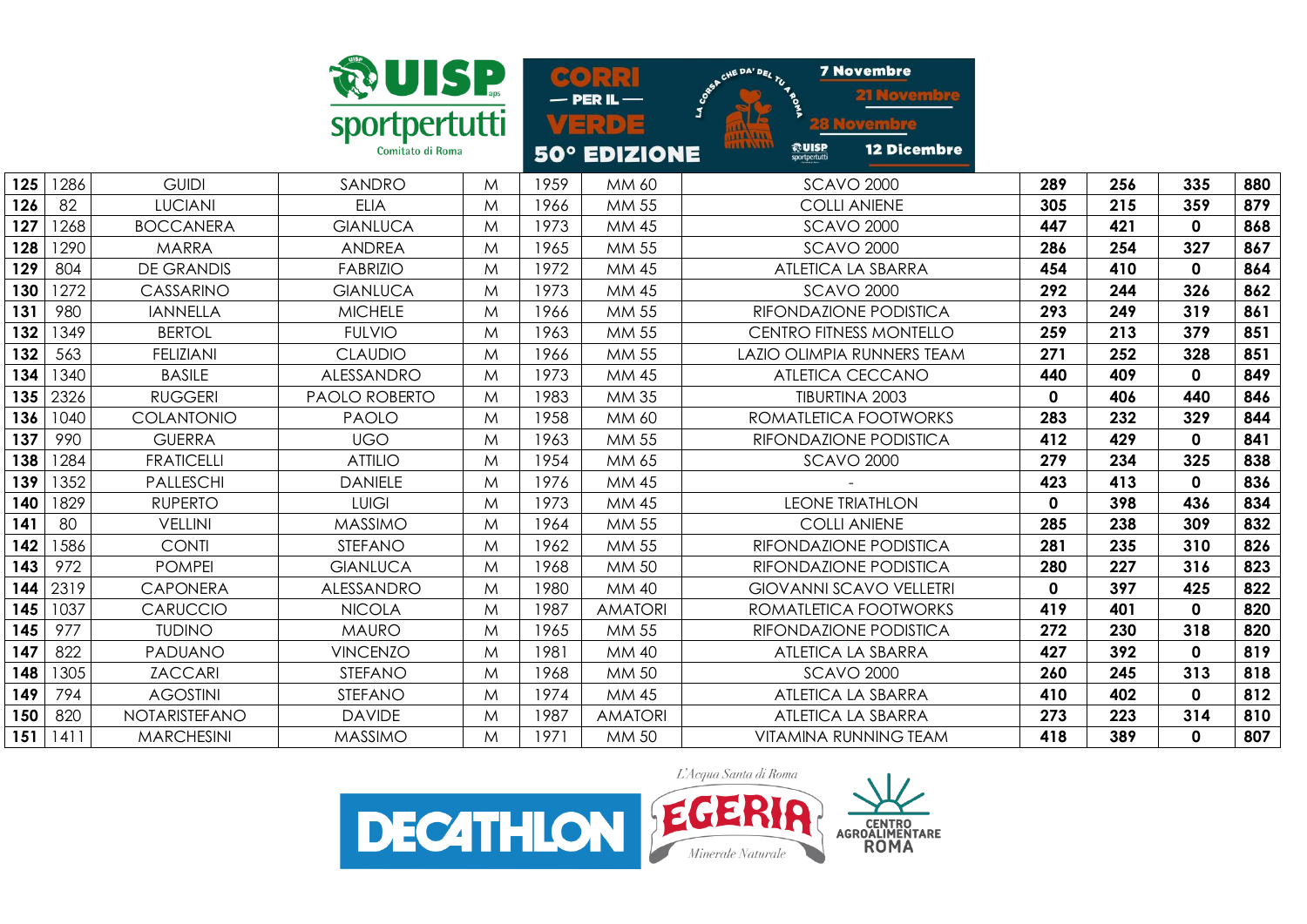|     |      |                        | <b>WUISP</b>      |   | $\infty$ $\bullet$ ) | R <sup>2</sup><br>$-$ PER IL $-$ | <b>7 Novembre</b><br>CHE DA' DEL TU 4 RO                |              |     |             |     |
|-----|------|------------------------|-------------------|---|----------------------|----------------------------------|---------------------------------------------------------|--------------|-----|-------------|-----|
|     |      |                        | sportpertutti     |   |                      | $Y = 307$                        | J.<br><b>HA/ALL</b>                                     |              |     |             |     |
|     |      |                        | Comitato di Roma  |   |                      | <b>50° EDIZIONE</b>              | 1141111<br>@UISP<br><b>12 Dicembre</b><br>sportpertutti |              |     |             |     |
| 152 | 726  | <b>ROSSI</b>           | ALESSANDRO        | M | 2003                 | <b>JUNIORES</b>                  | <b>ACSI CAMPIDOGLIO PALATINO</b>                        | 420          | 385 | $\mathbf 0$ | 805 |
| 153 | 1060 | <b>VENDITII</b>        | <b>GREGORIO</b>   | M | 1960                 | MM 60                            | ROMATLETICA FOOTWORKS                                   | 257          | 243 | 296         | 796 |
| 154 | 828  | <b>TIBALDI</b>         | <b>GIANLUCA</b>   | M | 1969                 | MM 50                            | ATLETICA LA SBARRA                                      | 269          | 224 | 302         | 795 |
| 155 | 1300 | SILVESTRINI            | <b>FRANCESCO</b>  | M | 1964                 | MM 55                            | <b>SCAVO 2000</b>                                       | 263          | 221 | 305         | 789 |
| 155 | 1464 | <b>ZEVINI</b>          | <b>LUIGI</b>      | M | 1968                 | MM 50                            | <b>ATLETICA CECCHINA</b>                                | 383          | 0   | 406         | 789 |
| 157 | 748  | <b>TOLEDO MUTAZZI</b>  | <b>LUCA</b>       | M | 2003                 | <b>JUNIORES</b>                  | <b>GRUPPO MILLEPIEDI</b>                                | $\mathbf 0$  | 355 | 433         | 788 |
| 158 | 553  | <b>BERIONNE</b>        | STEFANO           | M | 1978                 | MM 40                            | LAZIO OLIMPIA RUNNERS TEAM                              | 404          | 383 | 0           | 787 |
| 159 | 1527 | <b>PRESICCE</b>        | <b>FABRIZIO</b>   | M | 1985                 | MM 35                            | <b>LBM SPORT TEAM</b>                                   | 382          | 0   | 404         | 786 |
| 160 | 1038 | CASTELLANO             | <b>GABRIELE</b>   | M | 1995                 | <b>AMATORI</b>                   | ROMATLETICA FOOTWORKS                                   | 406          | 373 | $\mathbf 0$ | 779 |
| 161 | 821  | <b>OLIVIERO</b>        | <b>GIANCARLO</b>  | M | 1976                 | MM 45                            | ATLETICA LA SBARRA                                      | 401          | 377 | $\mathbf 0$ | 778 |
| 161 | 1371 | <b>VESPIGNANI</b>      | <b>MAURO</b>      | M | 1963                 | MM 55                            | <b>LBM SPORT TEAM</b>                                   | 398          | 380 | 0           | 778 |
| 163 | 1463 | <b>BENEDETTI</b>       | ALESSANDRO        | M | 1966                 | MM 55                            | <b>ATLETICA CECCHINA</b>                                | 375          | 0   | 400         | 775 |
| 164 | 128  | <b>MARIOCCHI</b>       | <b>FABIO</b>      | M | 1961                 | MM 60                            | PODISTICA SETTECAMINI                                   | 250          | 212 | 308         | 770 |
| 165 | 1676 | <b>CONTI</b>           | ALESSANDRO        | M | 1980                 | MM 40                            | <b>ATLETICA CECCHINA</b>                                | $\mathbf 0$  | 360 | 409         | 769 |
| 166 | 799  | <b>CANALIS</b>         | <b>PIERO</b>      | M | 1949                 | <b>MM70</b>                      | ATLETICA LA SBARRA                                      | 255          | 209 | 303         | 767 |
| 166 | 669  | COLASANTE              | <b>RICCARDO</b>   | M | 1977                 | MM 40                            | <b>GRUPPO MILLEPIEDI</b>                                | 364          | 0   | 403         | 767 |
| 166 | 979  | <b>PARROCCINI</b>      | <b>FRANCESCO</b>  | M | 1970                 | MM 50                            | RIFONDAZIONE PODISTICA                                  | 261          | 211 | 295         | 767 |
| 166 | 87   | <b>PICANO</b>          | <b>ENRICO</b>     | M | 1964                 | MM 55                            | <b>COLLI ANIENE</b>                                     | 282          | 188 | 297         | 767 |
| 166 | 1479 | <b>RUSSO</b>           | <b>PIERLUIGI</b>  | M | 1965                 | MM 55                            | <b>INTESATLETICA</b>                                    | 381          | 386 | $\mathbf 0$ | 767 |
| 171 | 742  | <b>PRETE</b>           | <b>ANDREA</b>     | M | 1969                 | MM 50                            | <b>GRUPPO MILLEPIEDI</b>                                | 256          | 203 | 306         | 765 |
| 172 | 28   | ALOE'                  | <b>GIANMARCO</b>  | M | 1991                 | <b>AMATORI</b>                   | <b>LEPROTTI VILLA ADA</b>                               | 370          | 0   | 394         | 764 |
| 172 | 974  | <b>FANALES BELASIO</b> | <b>EMANUELE</b>   | M | 1964                 | MM 55                            | RIFONDAZIONE PODISTICA                                  | 265          | 207 | 292         | 764 |
| 174 | 208  | <b>MECHELLI</b>        | <b>ALESSIO</b>    | M | 1975                 | <b>MM45</b>                      | <b>ATLETICA FIANO ROMANO</b>                            | 379          | 375 | $\mathbf 0$ | 754 |
| 175 | 1516 | <b>BERTACCINI</b>      | <b>MASSIMO</b>    | M | 1955                 | MM 65                            | <b>ATLETICA VILLA GUGLIELMI</b>                         | 373          | 0   | 377         | 750 |
| 175 | 2277 | <b>IACOPONI</b>        | <b>LUCA</b>       | M | 1969                 | MM 50                            | ATLETICA VILLA GUGLIELMI                                | $\mathbf{0}$ | 351 | 399         | 750 |
| 175 | 1052 | <b>MARINELLI</b>       | <b>PAOLO</b>      | M | 1984                 | MM 35                            | ROMATLETICA FOOTWORKS                                   | 388          | 362 | 0           | 750 |
| 178 | 824  | <b>TRANSULTI</b>       | <b>GIANFRANCO</b> | M | 1975                 | <b>MM45</b>                      | ATLETICA LA SBARRA                                      | 390          | 359 | 0           | 749 |

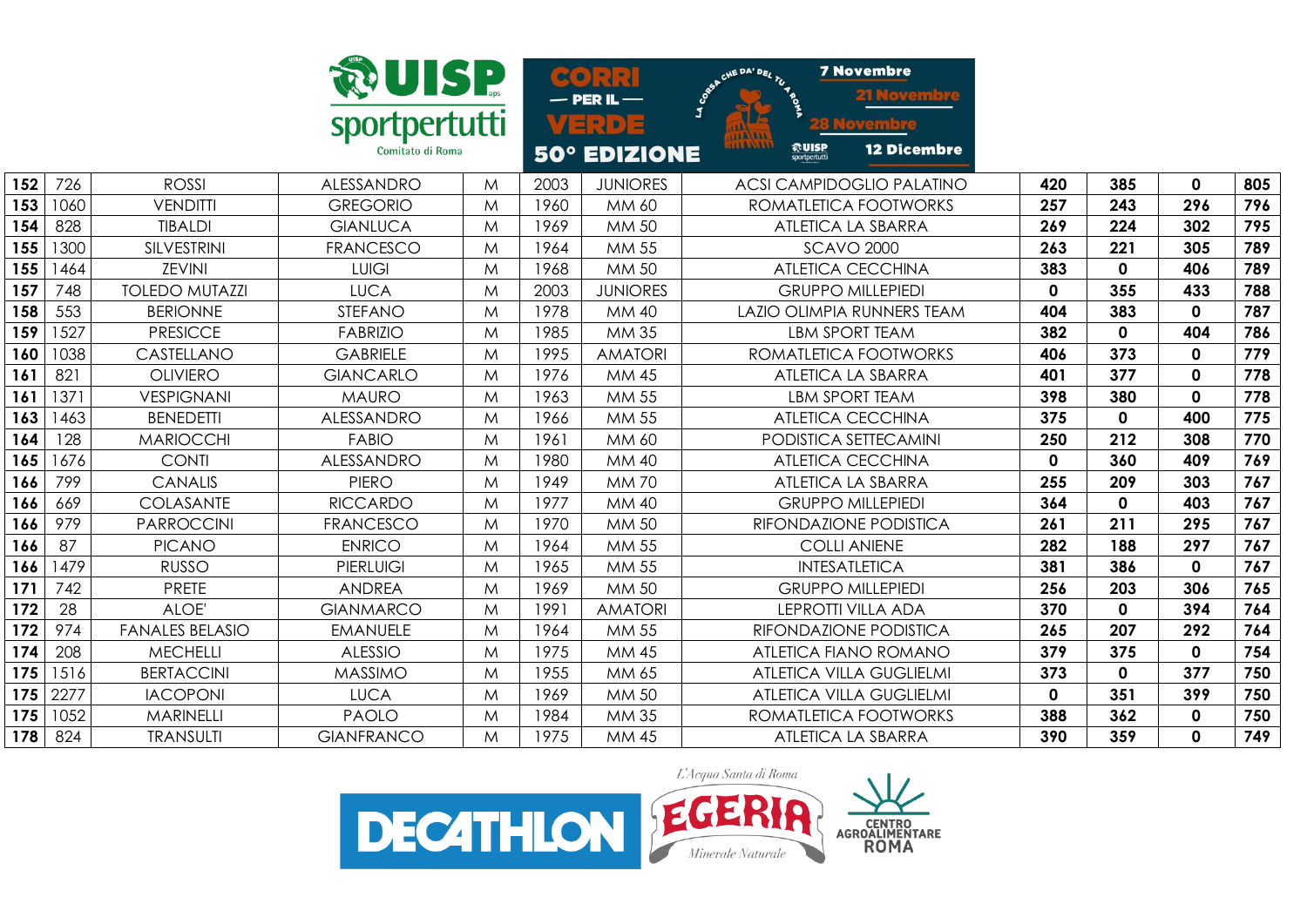|     |      |                       | <b>RUISP</b>      |   |      | 3033                      | CHE DA' DEL TU 4 B             |                        | <b>7 Novembre</b><br>21 Novembre  |             |             |             |     |
|-----|------|-----------------------|-------------------|---|------|---------------------------|--------------------------------|------------------------|-----------------------------------|-------------|-------------|-------------|-----|
|     |      |                       | sportpertutti     |   |      | $-$ PER IL $-$<br>$Y = ?$ |                                |                        |                                   |             |             |             |     |
|     |      |                       | Comitato di Roma  |   |      | <b>50° EDIZIONE</b>       | <b>HA/ALL</b><br><b>TIVYTI</b> | 森UISP<br>sportpertutti | <b>12 Dicembre</b>                |             |             |             |     |
| 179 | 635  | <b>FORTUNATI</b>      | <b>GIORGIO</b>    | M | 1971 | MM 50                     |                                | <b>RUNNER TRAINER</b>  |                                   | 253         | 205         | 287         | 745 |
| 180 | 1043 | <b>DE STEFANO</b>     | <b>BARBATO</b>    | M | 1979 | MM 40                     |                                |                        | ROMATLETICA FOOTWORKS             | 371         | 370         | 0           | 741 |
| 181 | 88   | <b>ZARICA</b>         | STEFANO           | M | 1970 | MM 50                     |                                | <b>COLLI ANIENE</b>    |                                   | 249         | 197         | 293         | 739 |
| 182 | 1998 | <b>KHALIL JAKOBER</b> | <b>IBRAHIM</b>    | M | 1960 | MM 60                     |                                |                        | <b>ATLETICA DEI GELSI</b>         | $\mathbf 0$ | 340         | 388         | 728 |
| 183 | 557  | <b>CANTATORE</b>      | <b>ANTONIO</b>    | M | 1954 | MM 65                     |                                |                        | <b>LAZIO OLIMPIA RUNNERS TEAM</b> | 247         | 190         | 289         | 726 |
| 184 | 205  | <b>COLASANTI</b>      | <b>ERCOLE</b>     | M | 1952 | MM 65                     |                                |                        | <b>ATLETICA FIANO ROMANO</b>      | 246         | 194         | 283         | 723 |
| 185 | 798  | <b>BASTIANELLI</b>    | <b>MARIO</b>      | M | 1966 | MM 55                     |                                |                        | ATLETICA LA SBARRA                | $\mathbf 0$ | 333         | 389         | 722 |
| 186 | 1817 | <b>BERNARD</b>        | <b>MAURIZIO</b>   | M | 1973 | MM 45                     |                                |                        | <b>LEPROTTI VILLA ADA</b>         | 0           | 326         | 393         | 719 |
| 186 | 29   | <b>CURATOLO</b>       | PIERPAOLO         | M | 1972 | MM 45                     |                                |                        | <b>LEPROTTI VILLA ADA</b>         | 234         | 200         | 285         | 719 |
| 188 | 2327 | <b>GIONFRIDDO</b>     | <b>MATTEO</b>     | M | 1994 | <b>AMATORI</b>            |                                |                        |                                   | $\mathbf 0$ | 342         | 375         | 717 |
| 189 | 92   | CARDONE               | COSIMO            | M | 1965 | MM 55                     |                                | <b>COLLI ANIENE</b>    |                                   | 242         | 186         | 288         | 716 |
| 189 | 1416 | <b>ORANGES</b>        | <b>THOMAS</b>     | M | 1979 | MM 40                     |                                |                        |                                   | 369         | 347         | $\mathbf 0$ | 716 |
| 191 | 830  | <b>TUFO</b>           | <b>MARCO</b>      | M | 1981 | MM 40                     |                                |                        | ATLETICA LA SBARRA                | 341         | 0           | 374         | 715 |
| 192 | 463  | <b>RINALDI TUFI</b>   | <b>FRANCESCO</b>  | M | 1978 | MM 40                     |                                |                        | SS LAZIO ATLETICA LEGGERA         | 377         | 335         | 0           | 712 |
| 193 | 996  | <b>OLIVA</b>          | <b>FABIO</b>      | M | 1963 | MM 55                     |                                |                        | RIFONDAZIONE PODISTICA            | 240         | 185         | 282         | 707 |
| 194 | 1507 | <b>DE ANGELIS</b>     | <b>ROBERTO</b>    | M | 1958 | MM 60                     |                                | <b>LIBERATLETICA</b>   |                                   | 365         | 337         | $\mathbf 0$ | 702 |
| 194 | 1707 | PADUANO               | <b>RAFFAELE</b>   | M | 1980 | MM 40                     |                                |                        | ATLETICA LA SBARRA                | $\mathbf 0$ | 324         | 378         | 702 |
| 196 | 1529 | <b>CAPPUCCINI</b>     | <b>DANIELE</b>    | M | 1973 | MM 45                     |                                |                        | <b>TIVOLI MARATHON</b>            | 336         | $\mathbf 0$ | 362         | 698 |
| 197 | 560  | <b>CICCAGLIONI</b>    | <b>ANDREA</b>     | M | 2000 | <b>PROMESSE</b>           |                                |                        | <b>LAZIO OLIMPIA RUNNERS TEAM</b> | 367         | 329         | 0           | 696 |
| 197 | 1871 | <b>GIUGA</b>          | <b>ENRICO</b>     | M | 1968 | MM 50                     |                                |                        | RIFONDAZIONE PODISTICA            | 0           | 314         | 382         | 696 |
| 199 | 1338 | <b>RONCADIN</b>       | <b>GIANFRANCO</b> | M | 1947 | <b>MM70</b>               |                                |                        | LAZIO OLIMPIA RUNNERS TEAM        | 238         | 182         | 272         | 692 |
| 200 | 1465 | <b>RICCI</b>          | <b>GIUSEPPE</b>   | M | 1984 | MM 35                     |                                |                        |                                   | 356         | 334         | 0           | 690 |
| 201 | 61   | <b>SEGATORI</b>       | <b>RAUL</b>       | M | 1975 | MM 45                     |                                |                        | <b>ATLETICA CECCHINA</b>          | 232         | 180         | 277         | 689 |
| 202 | 1832 | <b>SIMONE</b>         | <b>MATTEO</b>     | M | 1963 | MM 55                     |                                |                        | ATLETICA LA SBARRA                | 0           | 312         | 370         | 682 |
| 203 | 2006 | <b>TESTERO</b>        | <b>MARCO</b>      | M | 1976 | MM 45                     |                                |                        | ROMATLETICA FOOTWORKS             | 0           | 316         | 363         | 679 |
| 204 | 2460 | <b>FRANZESE</b>       | <b>MICHELE</b>    | M | 1956 | MM 65                     |                                |                        | <b>CENTRO FITNESS MONTELLO</b>    | 0           | 308         | 368         | 676 |
| 205 | 1575 | <b>CIPOLLONI</b>      | <b>RICCARDO</b>   | M | 1965 | MM 55                     |                                |                        | PODISTICA SOLIDARIETA'            | $\mathbf 0$ | 303         | 371         | 674 |

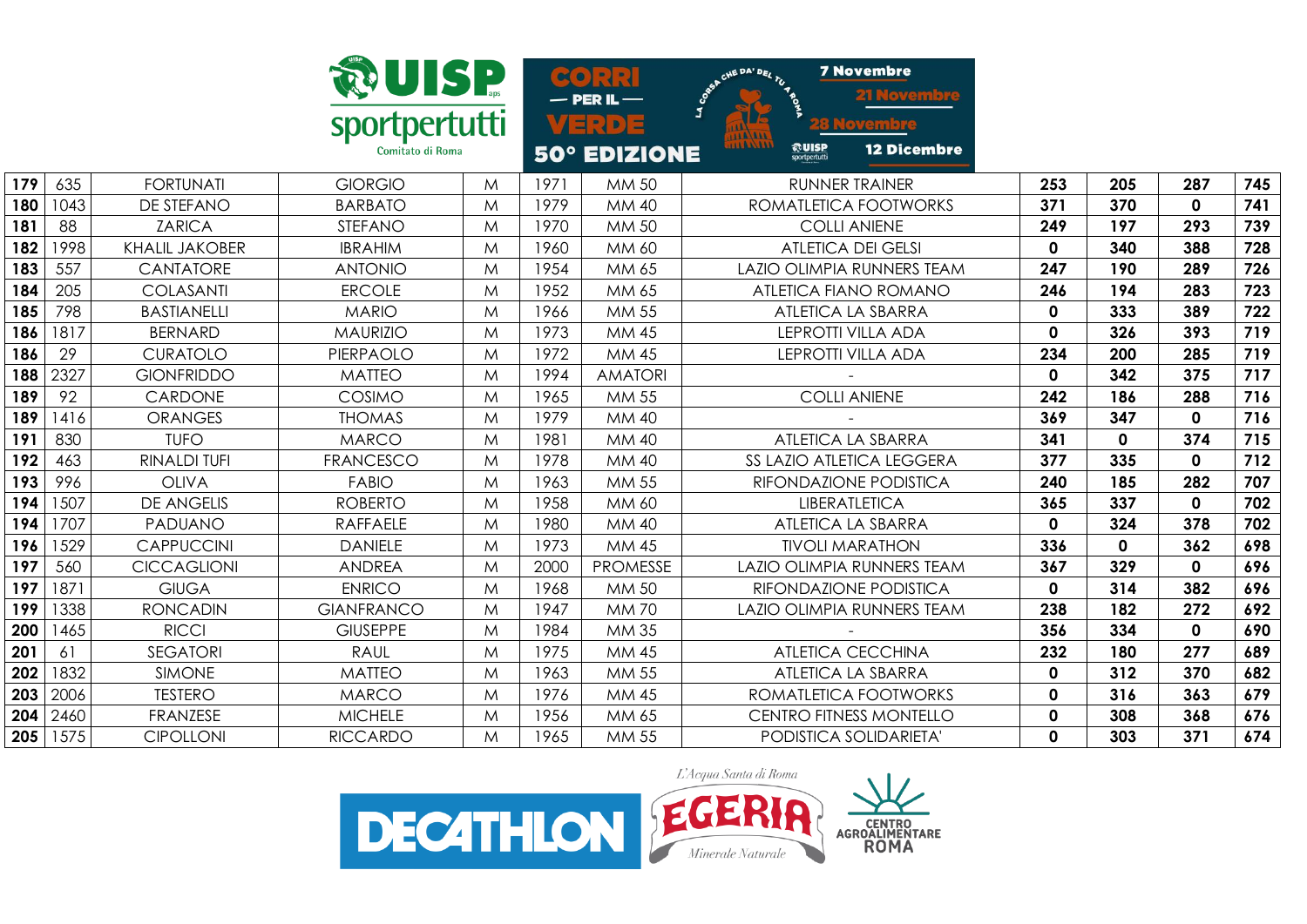|     |      |                    | <b>REP UISP</b><br>sportpertutti |   | $\infty$ | $-$ PER IL $-$      |                | CHE DA' DEL TU 4 BA    | <b>7 Novembre</b>                 |             |             |              |     |
|-----|------|--------------------|----------------------------------|---|----------|---------------------|----------------|------------------------|-----------------------------------|-------------|-------------|--------------|-----|
|     |      |                    |                                  |   |          | <b>74 국 : 신 이 국</b> | <b>AAA AAA</b> |                        |                                   |             |             |              |     |
|     |      |                    | Comitato di Roma                 |   |          | <b>50° EDIZIONE</b> | <b>TANAM</b>   | @UISP<br>sportpertutti | <b>12 Dicembre</b>                |             |             |              |     |
| 206 | 1519 | <b>GIORGIO</b>     | <b>ROBERTO</b>                   | M | 1969     | MM 50               |                |                        | LAZIO OLIMPIA RUNNERS TEAM        | 270         | $\mathbf 0$ | 402          | 672 |
| 207 | 1407 | <b>PICCOLINO</b>   | <b>MARCO</b>                     | M | 1971     | MM 50               |                |                        | <b>TORRINO TRIATHLON</b>          | 335         | 336         | $\mathbf{0}$ | 671 |
| 208 | 32   | PECCOLO            | <b>MAURIZIO</b>                  | M | 1962     | MM 55               |                |                        | <b>LEPROTTI VILLA ADA</b>         | 225         | 171         | 273          | 669 |
| 209 | 971  | <b>AMORESE</b>     | ANGELO                           | M | 1966     | MM 55               |                |                        | RIFONDAZIONE PODISTICA            | 224         | 170         | 268          | 662 |
| 210 | 554  | <b>BERTOLI</b>     | MASSIMILIANO                     | M | 1971     | MM 50               |                |                        | LAZIO OLIMPIA RUNNERS TEAM        | 223         | 166         | 270          | 659 |
| 211 | 1517 | <b>BALZANO</b>     | <b>GIUSEPPE</b>                  | M | 1973     | MM 45               |                |                        | <b>RUN</b>                        | 343         | 315         | 0            | 658 |
| 212 | 2003 | <b>MURGIOLU</b>    | <b>FAUSTO</b>                    | M | 1963     | MM 55               |                |                        | ROMATLETICA FOOTWORKS             | $\mathbf 0$ | 291         | 366          | 657 |
| 213 | 1653 | <b>LENTO</b>       | <b>FEDERICO</b>                  | M | 1956     | MM 65               |                |                        | <b>LAZIO OLIMPIA RUNNERS TEAM</b> | $\mathbf 0$ | 298         | 358          | 656 |
| 213 | 197  | <b>MAUGINI</b>     | <b>MARIO</b>                     | M | 1966     | MM 55               |                |                        | <b>ATLETICA DEI GELSI</b>         | 318         | $\mathbf 0$ | 338          | 656 |
| 215 | 814  | <b>LITTA</b>       | <b>FRANCESCO</b>                 | M | 1974     | MM 45               |                |                        | ATLETICA LA SBARRA                | 314         | $\mathbf 0$ | 339          | 653 |
| 216 | 57   | <b>BILOTTI</b>     | <b>ROBERTO</b>                   | M | 1972     | MM 45               |                |                        | <b>ATLETICA CECCHINA</b>          | 326         | $\mathbf 0$ | 324          | 650 |
| 217 | 1641 | <b>CIRRINCIONE</b> | PIETRO                           | M | 1971     | MM 50               |                |                        | ATLETICA ROMA ACQUACETOSA         | 217         | 167         | 264          | 648 |
| 218 | 1298 | SABATUCCI          | <b>FRANCO</b>                    | M | 1949     | <b>MM70</b>         |                |                        | <b>SCAVO 2000</b>                 | 216         | 165         | 265          | 646 |
| 219 | 1571 | <b>ALFIERI</b>     | <b>ALBERTO</b>                   | M | 1958     | MM 60               |                |                        | PODISTICA SOLIDARIETA'            | $\mathbf 0$ | 278         | 365          | 643 |
| 220 | 1514 | <b>CERRONE</b>     | <b>EMILIANO</b>                  | M | 1976     | MM 45               |                |                        | <b>ISOLA SACRA</b>                | 338         | 304         | $\mathbf 0$  | 642 |
| 221 | 1281 | <b>FAGIOLI</b>     | <b>MAURIZIO</b>                  | M | 1956     | MM 65               |                |                        | <b>SCAVO 2000</b>                 | 212         | 163         | 263          | 638 |
| 222 | 22   | <b>SCOMMEGNA</b>   | SALVATORE                        | M | 1967     | MM 50               |                |                        | <b>LEPROTTI VILLA ADA</b>         | 306         | $\mathbf 0$ | 323          | 629 |
| 223 | 826  | SODDU              | <b>GIOVANNI VINCENZO</b>         | M | 1970     | MM 50               |                |                        | ATLETICA LA SBARRA                | 329         | 296         | 0            | 625 |
| 224 | 975  | <b>IUELE</b>       | <b>ANTONIO</b>                   | M | 1973     | <b>MM 45</b>        |                |                        | RIFONDAZIONE PODISTICA            | 344         | 279         | 0            | 623 |
| 225 | 982  | <b>GIANUARIO</b>   | <b>FABRIZIO</b>                  | M | 1976     | MM 45               |                |                        | RIFONDAZIONE PODISTICA            | 302         | 318         | $\mathbf 0$  | 620 |
| 226 | 967  | <b>CAPIZZI</b>     | <b>DAVIDE</b>                    | M | 1967     | MM 50               |                |                        | RIFONDAZIONE PODISTICA            | 331         | 286         | $\mathbf 0$  | 617 |
| 226 | 645  | <b>ROSCIOLI</b>    | <b>MAURO</b>                     | M | 1968     | MM 50               |                |                        | <b>RUNNING EVOLUTION</b>          | 330         | 287         | 0            | 617 |
| 228 | 2444 | SALVATORI          | <b>GIOVANNI</b>                  | M | 1960     | MM 60               |                |                        | RIFONDAZIONE PODISTICA            | $\mathbf 0$ | 269         | 345          | 614 |
| 229 | 796  | <b>ATTANASIO</b>   | <b>SIMONE</b>                    | M | 1980     | MM 40               |                |                        | ATLETICA LA SBARRA                | 322         | 288         | $\mathbf 0$  | 610 |
| 230 | 35   | <b>FORCINA</b>     | <b>MARCO</b>                     | M | 1975     | MM 45               |                |                        | PODISTICA SOLIDARIETA'            | 296         | 299         | 0            | 595 |
| 231 | 991  | LORUSSO            | <b>MARTINO</b>                   | M | 1977     | MM 40               |                |                        | RIFONDAZIONE PODISTICA            | 334         | 259         | 0            | 593 |
| 232 | 989  | <b>DI MAIO</b>     | <b>MAURIZIO</b>                  | M | 1978     | MM 40               |                |                        | RIFONDAZIONE PODISTICA            | 317         | 273         | $\mathbf{0}$ | 590 |

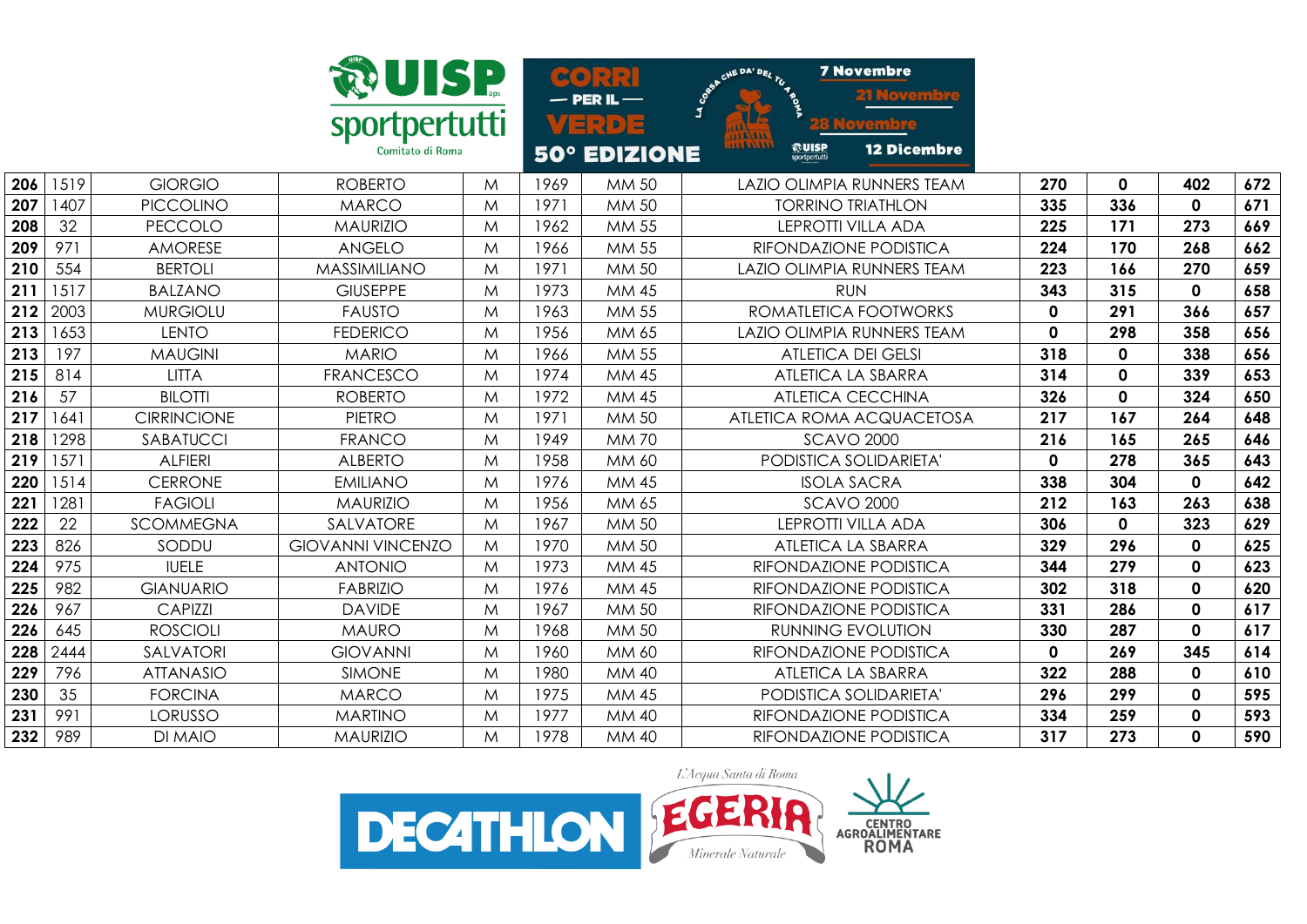|     |      |                     | <b>RUISP</b><br>sportpertutti<br>Comitato di Roma |   |      | 60.77<br>$-$ PER IL $-$<br>VERDE<br>50° EDIZIONE | <b>7 Novembre</b><br>CHE DA' DEL TU 4 BOS<br><b>AAAAAAA</b><br><b>17877871</b><br>熱UISP<br><b>12 Dicembre</b><br>sportpertutti |              |             |             |     |
|-----|------|---------------------|---------------------------------------------------|---|------|--------------------------------------------------|--------------------------------------------------------------------------------------------------------------------------------|--------------|-------------|-------------|-----|
| 233 | 2265 | <b>TOZZI</b>        | <b>STEFANO</b>                                    | M | 1975 | MM 45                                            | <b>OSTIA TRACK'N FIELD</b>                                                                                                     | $\mathbf 0$  | 247         | 341         | 588 |
| 234 | 2457 | ANSELMI             | <b>GIOVANNI</b>                                   | M | 1976 | <b>MM 45</b>                                     | PIANO MA ARRIVIAMO                                                                                                             | $\mathbf 0$  | 246         | 336         | 582 |
| 235 | 1484 | <b>CELI</b>         | <b>LUIGI</b>                                      | M | 2001 | <b>PROMESSE</b>                                  | ATLETICA GENAZZANO                                                                                                             | 290          | 290         | 0           | 580 |
| 236 | 1055 | SANTELLI            | <b>FABIO</b>                                      | M | 1999 | <b>PROMESSE</b>                                  | ROMATLETICA FOOTWORKS                                                                                                          | 308          | 271         | 0           | 579 |
| 237 | 202  | LAURENTI            | <b>MARCO</b>                                      | M | 1971 | MM 50                                            | <b>ATLETICA DEI GELSI</b>                                                                                                      | 301          | 275         | 0           | 576 |
| 238 | 1659 | <b>GIGLI</b>        | <b>ATTILIO</b>                                    | M | 1984 | MM 35                                            | <b>COLLI ANIENE</b>                                                                                                            | $\mathbf 0$  | 237         | 330         | 567 |
| 238 | 51   | <b>MINELLA</b>      | <b>DIEGO</b>                                      | M | 1979 | MM 40                                            | PODISTICA SOLIDARIETA'                                                                                                         | 391          | 176         | 0           | 567 |
| 240 | 1880 | <b>ROSAPANE</b>     | <b>UMBERTO</b>                                    | M | 1962 | MM 55                                            | SS LAZIO ATLETICA LEGGERA                                                                                                      | $\mathbf 0$  | 240         | 322         | 562 |
| 241 | 1847 | <b>CIULLO</b>       | <b>VALERIO</b>                                    | M | 1959 | MM 60                                            | <b>RUNNER TRAINER</b>                                                                                                          | $\mathbf 0$  | 229         | 320         | 549 |
| 241 | 657  | <b>MASTROPIETRO</b> | <b>CLAUDIO</b>                                    | M | 1963 | MM 55                                            | <b>GRUPPO MILLEPIEDI</b>                                                                                                       | 298          | 251         | $\mathbf 0$ | 549 |
| 243 | 797  | <b>BALESTRA</b>     | <b>SIMONE</b>                                     | M | 1981 | MM 40                                            | ATLETICA LA SBARRA                                                                                                             | 294          | 250         | $\mathbf 0$ | 544 |
| 244 | 1583 | SANSONI             | <b>MARCO</b>                                      | M | 2002 | <b>JUNIORES</b>                                  | ROMA 6 VILLA GORDIANI                                                                                                          | 300          | 239         | $\mathbf 0$ | 539 |
| 245 | 2307 | AMOROSO             | <b>MATTEO</b>                                     | M | 1958 | MM 60                                            | LIBERATLETICA                                                                                                                  | $\mathbf 0$  | 225         | 312         | 537 |
| 246 | 78   | <b>ROSSI</b>        | <b>ALESSANDRO</b>                                 | M | 1989 | <b>AMATORI</b>                                   | ATLETICA GENAZZANO                                                                                                             | 291          | 241         | $\mathbf 0$ | 532 |
| 247 | 48   | <b>LINEO</b>        | <b>GIOVANNI</b>                                   | M | 1972 | MM 45                                            | PODISTICA SOLIDARIETA'                                                                                                         | 277          | 253         | 0           | 530 |
| 248 | 1670 | <b>PAONE</b>        | <b>GIANNI</b>                                     | M | 1951 | <b>MM70</b>                                      | PODISTICA SOLIDARIETA'                                                                                                         | $\mathbf 0$  | 218         | 307         | 525 |
| 249 | 1221 | <b>LEPORATI</b>     | <b>TOMMASO</b>                                    | M | 2003 | <b>JUNIORES</b>                                  | SPORTRACE                                                                                                                      | 288          | 236         | 0           | 524 |
| 250 | 1872 | <b>SOLIMINI</b>     | <b>ANGELO</b>                                     | M | 1968 | MM 50                                            | RIFONDAZIONE PODISTICA                                                                                                         | $\mathbf 0$  | 210         | 304         | 514 |
| 251 | 207  | SQUADRANI           | <b>MAURIZIO</b>                                   | M | 1975 | MM 45                                            | <b>ATLETICA FIANO ROMANO</b>                                                                                                   | 284          | 228         | 0           | 512 |
| 252 | 1521 | SANTELLI            | <b>MASSIMO</b>                                    | M | 1957 | MM 60                                            | ROMATLETICA FOOTWORKS                                                                                                          | 268          | 242         | $\mathbf 0$ | 510 |
| 253 | 1873 | <b>LUCIDI</b>       | <b>FABIO</b>                                      | M | 1963 | MM 55                                            | RIFONDAZIONE PODISTICA                                                                                                         | $\mathbf 0$  | 208         | 301         | 509 |
| 254 | 1053 | <b>PERCACCIO</b>    | <b>RICCARDO</b>                                   | M | 1976 | MM 45                                            | ROMATLETICA FOOTWORKS                                                                                                          | 275          | 233         | 0           | 508 |
| 255 | 90   | <b>CAMPOBASSO</b>   | CARLO                                             | M | 1964 | MM 55                                            | <b>COLLI ANIENE</b>                                                                                                            | 235          | $\mathbf 0$ | 269         | 504 |
| 256 | 556  | CANINO              | <b>MARIO</b>                                      | M | 1949 | <b>MM70</b>                                      | LAZIO OLIMPIA RUNNERS TEAM                                                                                                     | 237          | 0           | 262         | 499 |
| 257 | 2410 | <b>CAROLI</b>       | <b>GABRIELE</b>                                   | M | 1995 | <b>AMATORI</b>                                   | <b>RCF ROMA SUD</b>                                                                                                            | $\mathbf 0$  | 498         | 0           | 498 |
| 257 | 816  | <b>MANGOLINI</b>    | <b>MAURO</b>                                      | M | 1960 | MM 60                                            | ATLETICA LA SBARRA                                                                                                             | 278          | 220         | $\mathbf 0$ | 498 |
| 259 | 2303 | <b>TROISI</b>       | <b>DANIELE</b>                                    | M | 1985 | MM 35                                            |                                                                                                                                | $\mathbf{0}$ | 497         | 0           | 497 |

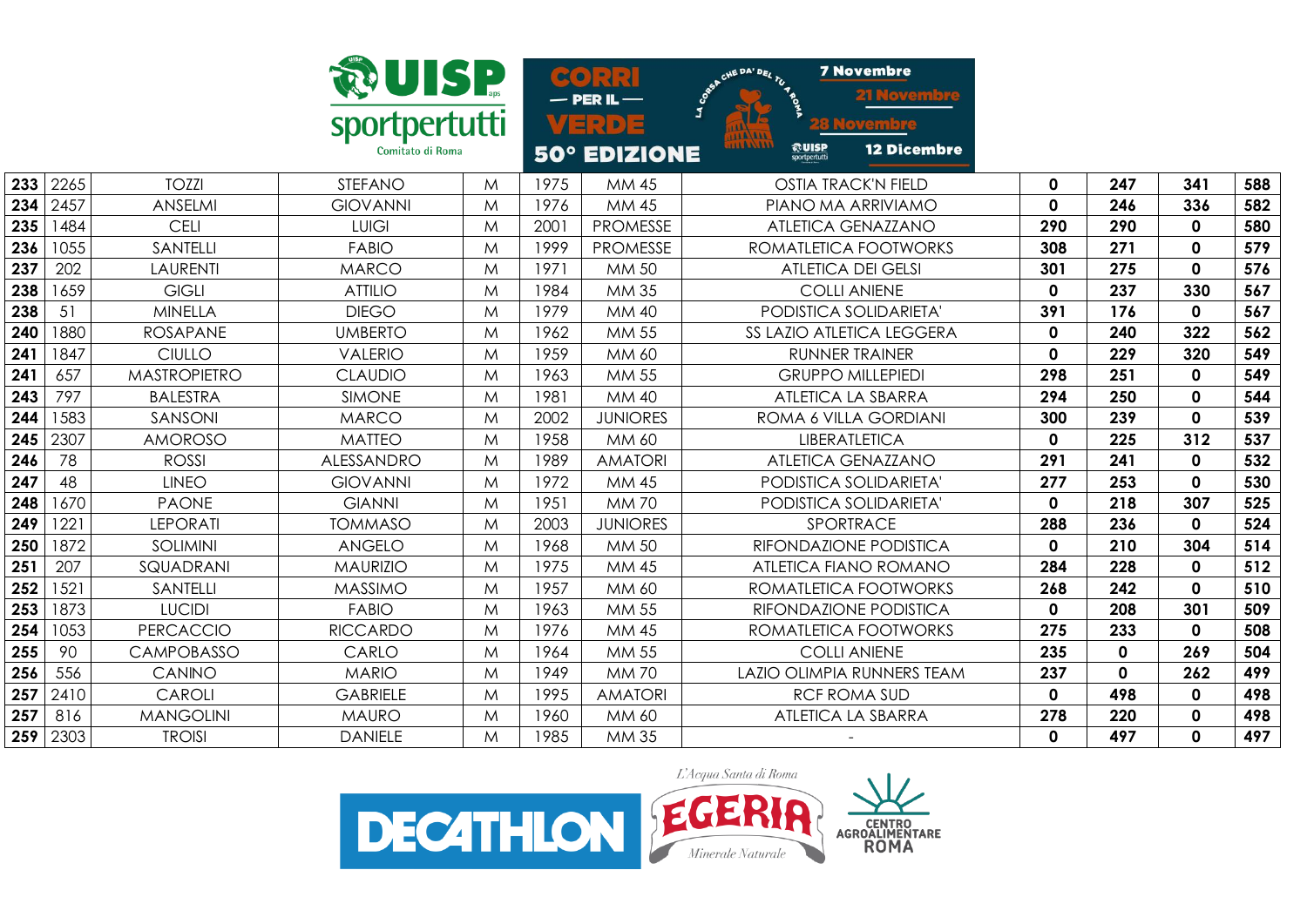|     |      |                          | <b>DUISP</b>                      | $0$ | $PERIL -$ | <b>7 Novembre</b><br>CHE DA' DEL TU 4 ROY |                                                                                      |             |              |              |     |
|-----|------|--------------------------|-----------------------------------|-----|-----------|-------------------------------------------|--------------------------------------------------------------------------------------|-------------|--------------|--------------|-----|
|     |      |                          | sportpertutti<br>Comitato di Roma |     |           | 크리아크<br><b>50° EDIZIONE</b>               | <b>HA/ALL</b><br><b>HAAAM</b><br><b>RUISP</b><br><b>12 Dicembre</b><br>sportpertutti |             |              |              |     |
| 260 | 2318 | <b>TORTURO</b>           | <b>SIMONE</b>                     | M   | 2000      | <b>PROMESSE</b>                           | <b>VIRTUS LUCCA</b>                                                                  | 0           | 496          | 0            | 496 |
| 261 | 126  | CARISSIMI                | <b>ANDREA</b>                     | M   | 2001      | <b>PROMESSE</b>                           | PODISTICA SETTECAMINI                                                                | 264         | 231          | 0            | 495 |
| 261 | 1876 | CUOZZO                   | <b>MATTEO</b>                     | M   | 1992      | <b>AMATORI</b>                            | SS LAZIO ATLETICA LEGGERA                                                            | $\mathbf 0$ | 495          | $\mathbf 0$  | 495 |
| 263 | 1487 | <b>LACANNA</b>           | <b>GABRIELE PIO</b>               | M   | 2003      | <b>JUNIORES</b>                           | <b>ATLETICOM</b>                                                                     | 493         | $\mathbf 0$  | $\mathbf 0$  | 493 |
| 264 | 2569 | <b>ALOISI</b>            | <b>EMANUELE</b>                   | M   | 1985      | MM 35                                     | <b>GRUPPO MILLEPIEDI</b>                                                             | $\mathbf 0$ | $\mathbf 0$  | 491          | 491 |
| 265 | 569  | <b>MAZZURCO</b>          | <b>MAURIZIO</b>                   | M   | 1956      | MM 65                                     | LAZIO OLIMPIA RUNNERS TEAM                                                           | 274         | 216          | $\mathbf 0$  | 490 |
| 266 | 2008 | <b>TRABUCCO</b>          | <b>ANTONIO</b>                    | M   | 1948      | <b>MM70</b>                               | ROMATLETICA FOOTWORKS                                                                | 0           | 198          | 291          | 489 |
| 267 | 1394 | <b>CACCIAMANI</b>        | <b>MARCO</b>                      | M   | 1961      | MM 60                                     | ATLETICA VILLA GUGLIELMI                                                             | 485         | $\mathbf 0$  | $\mathbf 0$  | 485 |
| 268 | 2383 | <b>VIEIRA DE ALMEIDA</b> | <b>ARLINDO</b>                    | M   | 1992      | <b>AMATORI</b>                            | OLGIATA 20.12                                                                        | $\mathbf 0$ | $\mathbf 0$  | 484          | 484 |
| 269 |      | <b>CASALINI</b>          | <b>VITTORIO</b>                   | M   | 1978      | MM 40                                     | <b>TIRRENO ATLETICA CIVITAVECCHIA</b>                                                | $\mathbf 0$ | $\mathbf 0$  | 483          | 483 |
| 270 | 2004 | <b>RUPP</b>              | <b>FEDERICO</b>                   | M   | 1981      | MM 40                                     | ROMATLETICA FOOTWORKS                                                                | 0           | 482          | $\mathbf 0$  | 482 |
| 271 | 2007 | <b>TESTERO</b>           | <b>ROBERTO</b>                    | M   | 1979      | MM 40                                     | ROMATLETICA FOOTWORKS                                                                | 0           | 480          | $\mathbf 0$  | 480 |
| 272 | 2587 | <b>DE NICOLA</b>         | <b>TOMMASO</b>                    | M   | 2002      | <b>JUNIORES</b>                           | <b>RUNNERS CIAMPINO</b>                                                              | $\mathbf 0$ | 0            | 479          | 479 |
| 273 | 2269 | <b>DE MARCHIS</b>        | <b>TOMMASO</b>                    | M   | 1994      | <b>AMATORI</b>                            |                                                                                      | $\mathbf 0$ | 477          | $\mathbf 0$  | 477 |
| 274 | 1745 | CASTELLANO               | ORLANDO                           | M   | 1997      | <b>AMATORI</b>                            | ATLETICA ROMA ACQUACETOSA                                                            | 0           | 476          | $\mathbf 0$  | 476 |
| 274 | 1639 | LITTI                    | <b>MAURO</b>                      | M   | 1979      | MM 40                                     | ATLETICA ROMA ACQUACETOSA                                                            | 209         | $\mathbf 0$  | 267          | 476 |
| 276 | 2351 | <b>DI MAIO</b>           | <b>GIACOMO</b>                    | M   | 1957      | MM 60                                     | ROMATLETICA FOOTWORKS                                                                | $\mathbf 0$ | 184          | 290          | 474 |
| 277 | 1699 | <b>BARBETTI</b>          | <b>DAVIDE</b>                     | M   | 1993      | <b>AMATORI</b>                            | <b>SPORT RACE</b>                                                                    | $\mathbf 0$ | 473          | $\mathbf{0}$ | 473 |
| 278 | 2416 | ANGELUCCI                | <b>GIUSEPPE</b>                   | M   | 1974      | MM 45                                     | SPARTAN SPORT ACADEMY                                                                | $\mathbf 0$ | 469          | $\mathbf{0}$ | 469 |
| 279 | 2682 | <b>TOFI</b>              | <b>FELICE</b>                     | M   | 1972      | MM 45                                     | <b>TIRRENO ATLETICA CIVITAVECCHIA</b>                                                | 0           | $\mathbf 0$  | 469          | 469 |
| 280 | 127  | <b>MANCINI</b>           | <b>ADRIANO</b>                    | M   | 1982      | MM 35                                     | PODISTICA SETTECAMINI                                                                | 465         | $\mathbf 0$  | $\mathbf 0$  | 465 |
| 281 | 2680 | <b>VALENTE</b>           | COSTANTINO                        | M   | 1989      | <b>AMATORI</b>                            | <b>LBM SPORT TEAM</b>                                                                | 0           | $\mathbf 0$  | 462          | 462 |
| 282 | 1815 | <b>COGLIATI DEZZA</b>    | <b>LUIGI VITTORIO</b>             | M   | 1951      | <b>MM70</b>                               | <b>ATLETICA DEI GELSI</b>                                                            | 0           | 181          | 280          | 461 |
| 283 | 2409 | <b>GATTO</b>             | <b>GIULIO</b>                     | M   | 1994      | <b>AMATORI</b>                            | PODISTICA COPERTINO                                                                  | 0           | 459          | $\mathbf 0$  | 459 |
| 284 | 1346 | <b>BATTISTELLI</b>       | <b>LIVIANO</b>                    | M   | 1946      | <b>MM75</b>                               | <b>CORSA DEI SANTI</b>                                                               | 254         | 204          | 0            | 458 |
| 285 | 1357 | <b>BORELLI</b>           | <b>STEFANO</b>                    | M   | 1965      | MM 55                                     | <b>CAFFARELLA RUNNERS</b>                                                            | 457         | $\mathbf{0}$ | $\mathbf 0$  | 457 |
| 286 | 2415 | CAPANNOLO                | <b>VALERIO</b>                    | M   | 1981      | MM 40                                     | <b>VITAMINA RUNNING TEAM</b>                                                         | 0           | 455          | $\mathbf 0$  | 455 |

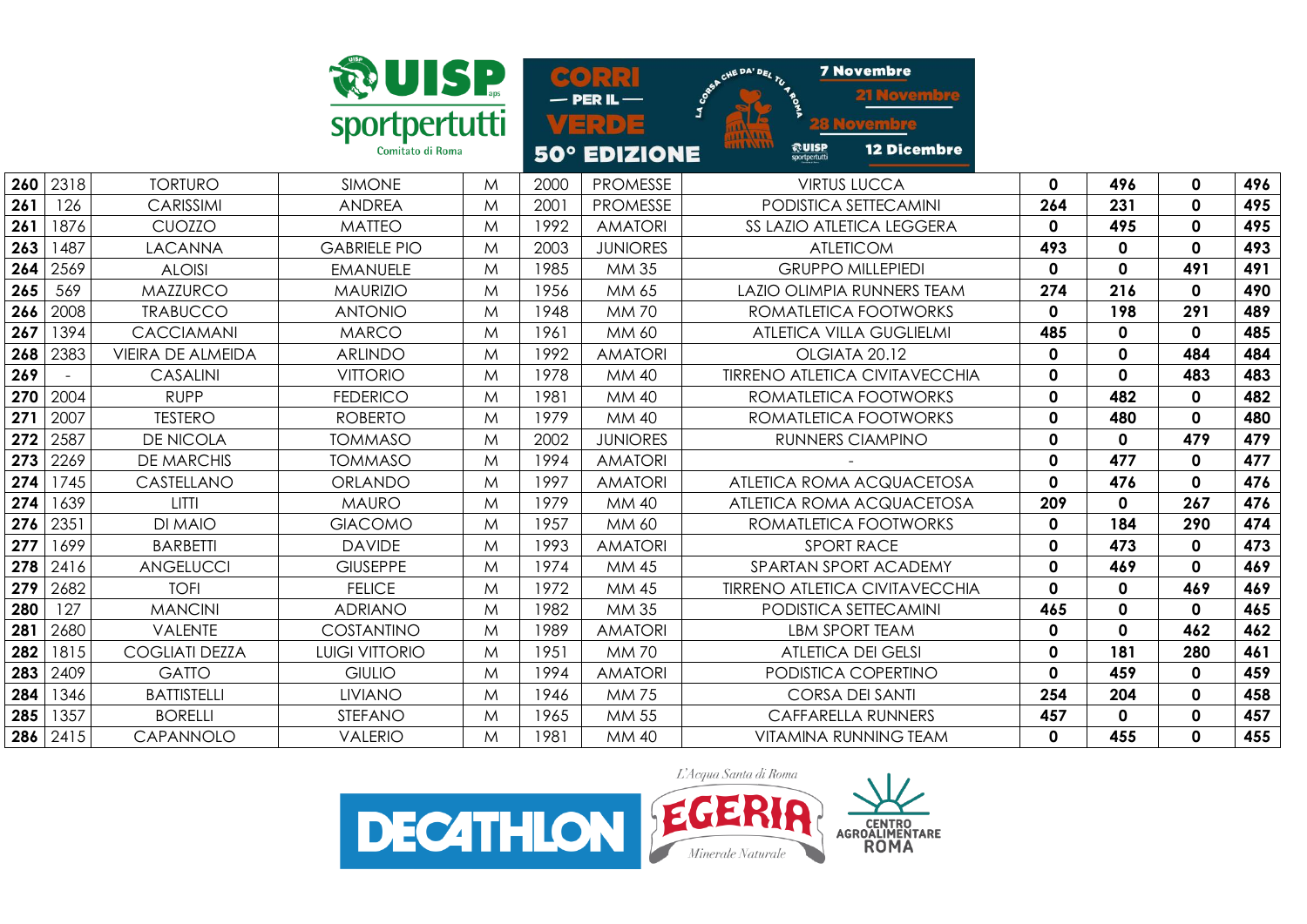|     |      |                     | <b>REP UISP</b>  |   | $\infty$ $\circ$ ) |                     | <b>7 Novembre</b><br>CHE DA' DEL TU 4 BOS               |             |              |              |     |
|-----|------|---------------------|------------------|---|--------------------|---------------------|---------------------------------------------------------|-------------|--------------|--------------|-----|
|     |      |                     |                  |   |                    | <b>PER IL-</b>      | $\mathbf{z}$                                            |             |              |              |     |
|     |      |                     |                  |   |                    | [크림] 기타             | <b>AALAAA</b><br>1882888<br>©UISP<br><b>12 Dicembre</b> |             |              |              |     |
|     |      |                     | Comitato di Roma |   |                    | <b>50° EDIZIONE</b> | sportpertutti                                           |             |              |              |     |
| 286 | 2414 | SALVADELLI          | <b>LUCIO</b>     | M | MM 65              | MM 66               | <b>SCAVO 2000</b>                                       | 0           | 179          | 276          | 455 |
| 288 | 1809 | AMADORE             | <b>FABRIZIO</b>  | M | 2000               | <b>PROMESSE</b>     | <b>TALENTI RUNNING TEAM</b>                             | 0           | 454          | 0            | 454 |
| 289 | 1282 | <b>FERRARI</b>      | <b>PAOLO</b>     | M | 1953               | MM 65               | <b>SCAVO 2000</b>                                       | 252         | 201          | 0            | 453 |
| 290 | 1512 | SARCHESE            | <b>CHRISTIAN</b> | M | 1974               | MM 45               | <b>VILLA ADA</b>                                        | 451         | $\mathbf 0$  | $\mathbf 0$  | 451 |
| 290 | 2332 | <b>TESTA</b>        | <b>MAURIZIO</b>  | M | 1983               | MM 35               | ATLETICA COLLEFERRO SEGNI                               | 0           | 451          | 0            | 451 |
| 292 | 493  | <b>ESTUPINIAN</b>   | <b>GIAMPIERO</b> | M | 1994               | <b>AMATORI</b>      | <b>CAFFARELLA RUNNERS</b>                               | 450         | $\mathbf 0$  | $\mathbf 0$  | 450 |
| 293 | 2298 | <b>CLEMENTI</b>     | <b>CLAUDIO</b>   | M | 1981               | MM 40               | <b>GSBRUN</b>                                           | 0           | 447          | 0            | 447 |
| 294 | 832  | <b>VALENTINI</b>    | <b>SIMONE</b>    | M | 1994               | <b>AMATORI</b>      | ATLETICA LA SBARRA                                      | 446         | $\mathbf 0$  | $\mathbf{0}$ | 446 |
| 295 | 2272 | De SIMONE           | Emanuele         | M | 1985               | MM 35               | <b>RCF ROMA SUD</b>                                     | $\mathbf 0$ | $\mathbf{0}$ | 445          | 445 |
| 296 | 26   | <b>GRAZIOLA</b>     | <b>GERARDO</b>   | M | 1962               | MM 55               | <b>LEPROTTI VILLA ADA</b>                               | 248         | 196          | $\mathbf 0$  | 444 |
| 297 | 1356 | <b>MANZINI</b>      | <b>RICCARDO</b>  | M | 1972               | MM 45               | PODISTICA POMEZIA                                       | 443         | $\mathbf 0$  | 0            | 443 |
| 298 | 436  | <b>SCARFONE</b>     | <b>TOMMASO</b>   | M | 2003               | <b>JUNIORES</b>     | <b>ROMA TRIATHLON</b>                                   | 441         | $\mathbf 0$  | $\mathbf 0$  | 441 |
| 299 | 2000 | ORSILLO             | <b>EMILIANO</b>  | M | 2002               | <b>JUNIORES</b>     | <b>SPORT RACE</b>                                       | 0           | 440          | 0            | 440 |
| 300 | 1770 | <b>ARENA</b>        | <b>MARCELLO</b>  | M | 1957               | MM 60               | ROMATLETICA FOOTWORKS                                   | 0           | 168          | 271          | 439 |
| 300 | 1662 | <b>BELLOTTI</b>     | <b>TIBERIO</b>   | M | 1980               | MM 40               | <b>CALI ROMA XIII</b>                                   | $\mathbf 0$ | 439          | 0            | 439 |
| 300 | 1380 | SALVATORI           | <b>DAVID</b>     | M | 1970               | MM 50               | RUNNERS FOR EMERGENCY                                   | 439         | $\mathbf 0$  | $\mathbf 0$  | 439 |
| 303 | 59   | <b>LAVECCHIA</b>    | <b>FRANCESCO</b> | M | 1978               | MM 40               | <b>ATLETICA CECCHINA</b>                                | 437         | $\mathbf 0$  | $\mathbf 0$  | 437 |
| 304 | 637  | SCARAMELLA          | <b>FABIO</b>     | M | 1972               | MM 45               | <b>RUNNER TRAINER</b>                                   | 243         | 193          | $\mathbf 0$  | 436 |
| 305 | 1425 | <b>D'ANGIÓ</b>      | <b>EMANUELE</b>  | M | 1980               | <b>MM 40</b>        | <b>CAFFARELLA RUNNERS</b>                               | 435         | $\mathbf 0$  | 0            | 435 |
| 306 | 459  | <b>DE ANGELIS</b>   | <b>FRANCESCO</b> | M | 1966               | MM 55               | SS LAZIO ATLETICA LEGGERA                               | 244         | 189          | $\mathbf 0$  | 433 |
| 307 | 1045 | <b>FERA</b>         | <b>LUCIANO</b>   | M | 1943               | <b>MM75</b>         | ROMATLETICA FOOTWORKS                                   | $\mathbf 0$ | 174          | 258          | 432 |
| 308 | 668  | <b>DE DOMINICIS</b> | <b>LUCA</b>      | M | 1970               | MM 50               | <b>GRUPPO MILLEPIEDI</b>                                | $\mathbf 0$ | 428          | 0            | 428 |
| 308 | 1304 | <b>ZACCARI</b>      | <b>MANLIO</b>    | M | 1935               | <b>MM85</b>         | <b>SCAVO 2000</b>                                       | $\mathbf 0$ | 162          | 266          | 428 |
| 310 | 2459 | <b>DI STEFANO</b>   | <b>DAVIDE</b>    | M | 1981               | MM 40               | <b>VITAMINA RUNNING TEAM</b>                            | $\mathbf 0$ | 425          | 0            | 425 |
| 311 | 1810 | <b>FERRARA</b>      | <b>BORIS</b>     | M | 1973               | MM 45               | <b>TALENTI RUNNING TEAM</b>                             | 0           | 424          | 0            | 424 |
| 312 | 2641 | <b>VALERI</b>       | <b>LUCIANO</b>   | M | 1956               | MM 65               | PODISTICA VEIO                                          | $\mathbf 0$ | $\mathbf 0$  | 419          | 419 |
| 313 | 462  | <b>BIANCHI</b>      | <b>MASSIMO</b>   | M | 1970               | MM 50               | SS LAZIO ATLETICA LEGGERA                               | 417         | $\mathbf 0$  | 0            | 417 |

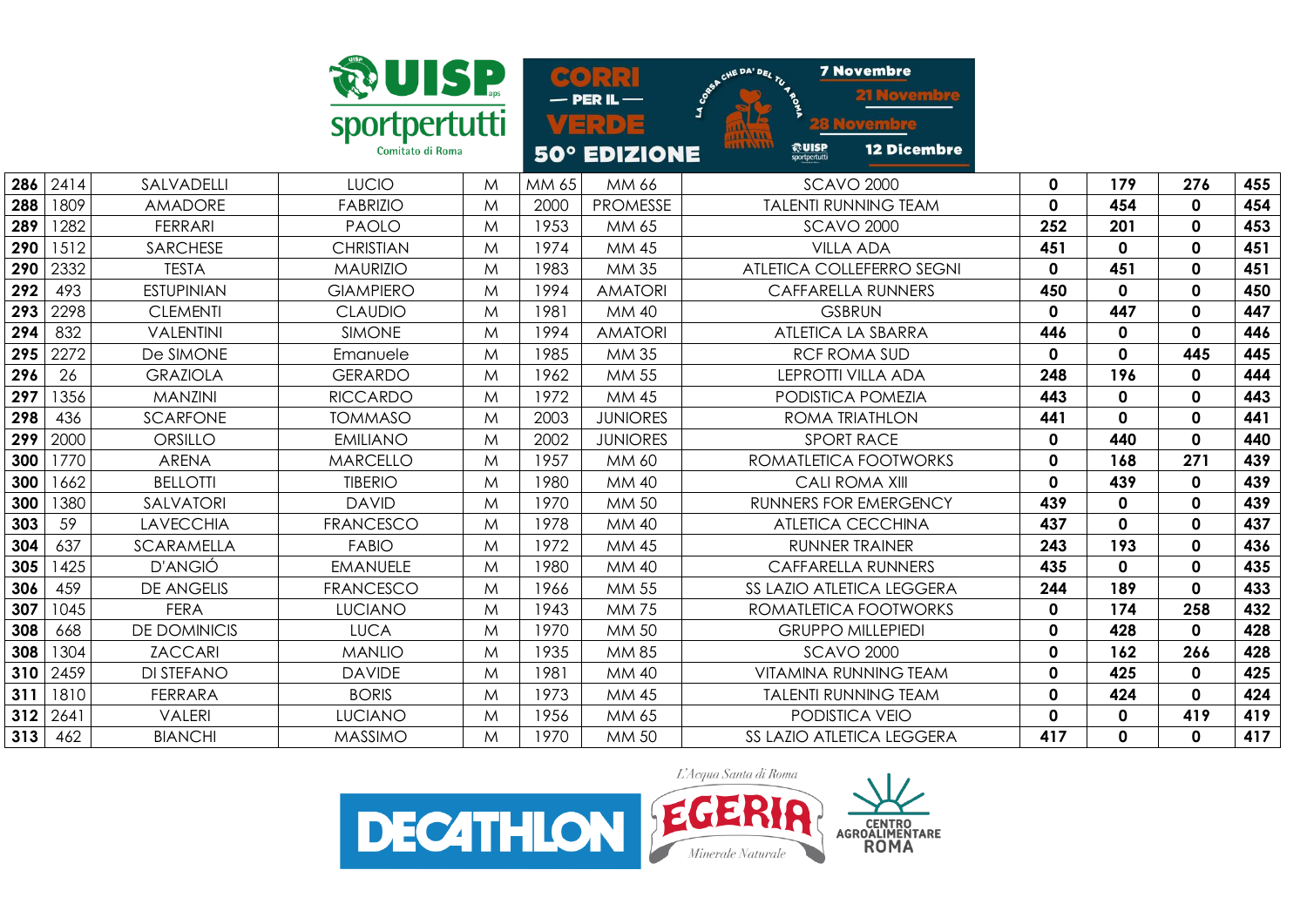|     |      |                  | <b>REP UISP</b>        |   |      |                                               | <b>7 Novembre</b><br>CHE DA' DEL TU 4 BOS                                            |             |             |              |     |
|-----|------|------------------|------------------------|---|------|-----------------------------------------------|--------------------------------------------------------------------------------------|-------------|-------------|--------------|-----|
|     |      |                  | Comitato di Roma       |   |      | <b>PER IL</b><br>[리리이크<br><b>50° EDIZIONE</b> | J<br><b>HALAIL</b><br><b>LASANAA</b><br>@UISP<br><b>12 Dicembre</b><br>sportpertutti |             |             |              |     |
| 313 | 1652 | MARANDOLA        | <b>DANIO</b>           | M | 1999 | <b>PROMESSE</b>                               | LAZIO OLIMPIA RUNNERS TEAM                                                           | $\mathbf 0$ | 417         | 0            | 417 |
| 315 | 55   | VACCARO          | <b>DARIO</b>           | M | 1968 | MM 50                                         | PODISTICA SOLIDARIETA'                                                               | $\mathbf 0$ | 415         | $\mathbf{0}$ | 415 |
| 316 | 1269 | <b>BOI</b>       | <b>PAOLO</b>           | M | 1980 | MM 40                                         | <b>SCAVO 2000</b>                                                                    | 414         | $\mathbf 0$ | 0            | 414 |
| 317 | 2701 | <b>FERRI</b>     | <b>FABRIZIO</b>        | M | 1975 | MM 45                                         | <b>GRUPPO MILLEPIEDI</b>                                                             | $\mathbf 0$ | $\mathbf 0$ | 413          | 413 |
| 318 | 1350 | <b>ANGELI</b>    | <b>MARIO</b>           | M | 1950 | <b>MM70</b>                                   | <b>MARATHON ROMA CASTELFUSANO</b>                                                    | 231         | 178         | 0            | 409 |
| 319 | 2426 | ZANETTI          | <b>MASSIMILIANO</b>    | M | 1968 | MM 50                                         | <b>GUIDA SICURA</b>                                                                  | $\mathbf 0$ | 407         | 0            | 407 |
| 320 | 2678 | <b>PROFICO</b>   | <b>ROSARIO</b>         | M | 1972 | <b>MM 45</b>                                  | LADISPOLI PROFESSIONE CICLISMO                                                       | $\mathbf 0$ | $\mathbf 0$ | 405          | 405 |
| 321 | 93   | <b>BONANNI</b>   | <b>DAVID</b>           | M | 1975 | MM 45                                         | <b>COLLI ANIENE</b>                                                                  | 226         | 173         | $\mathbf{0}$ | 399 |
| 321 | 2353 | <b>MANCINI</b>   | <b>TULLIO</b>          | M | 1967 | MM 50                                         | SS LAZIO ATLETICA LEGGERA                                                            | $\mathbf 0$ | 399         | 0            | 399 |
| 321 | 81   | <b>ODDI</b>      | <b>GIOVANNI</b>        | M | 1983 | MM 35                                         | <b>COLLI ANIENE</b>                                                                  | 227         | 172         | $\mathbf 0$  | 399 |
| 324 | 1870 | SCOZZARELLA      | <b>GIUSEPE</b>         | M | 1970 | MM 50                                         | RIFONDAZIONE PODISTICA                                                               | $\mathbf 0$ | 394         | $\mathbf 0$  | 394 |
| 325 | 1879 | <b>GETULI</b>    | <b>FABRIZIO</b>        | M | 1985 | <b>MM35</b>                                   | SS LAZIO ATLETICA LEGGERA                                                            | $\mathbf 0$ | 393         | $\mathbf 0$  | 393 |
| 326 | 1629 | <b>CHIATANTE</b> | <b>ANDREA GIOVANNI</b> | M | 1986 | MM 35                                         | <b>DUE PONTI</b>                                                                     | 392         | $\mathbf 0$ | 0            | 392 |
| 327 | 2684 | <b>MICHESI</b>   | <b>VALTER</b>          | M | 1953 | MM 65                                         | <b>TIRRENO ATLETICA CIVITAVECCHIA</b>                                                | $\mathbf 0$ | $\mathbf 0$ | 387          | 387 |
| 328 | 1058 | SPINA            | <b>STEFANO</b>         | M | 1966 | MM 55                                         | ROMATLETICA FOOTWORKS                                                                | 386         | $\mathbf 0$ | 0            | 386 |
| 329 | 1044 | <b>DI PIETRO</b> | <b>FABRIZIO</b>        | M | 1966 | MM 55                                         | ROMATLETICA FOOTWORKS                                                                | 385         | $\mathbf 0$ | $\mathbf{0}$ | 385 |
| 330 | 2529 | <b>MINERVA</b>   | <b>AUGUSTO</b>         | M | 1975 | MM 45                                         | <b>SCAVO 2000</b>                                                                    | $\mathbf 0$ | $\mathbf 0$ | 383          | 383 |
| 331 | 1881 | CARLETTI         | <b>MAURIZIO</b>        | M | 1967 | MM 50                                         | SS LAZIO ATLETICA LEGGERA                                                            | $\mathbf 0$ | 381         | 0            | 381 |
| 331 | 1674 | PANZAVOLTA       | <b>CESARE</b>          | M | 1963 | MM 55                                         | PODISTICA SOLIDARIETA'                                                               | 0           | $\mathbf 0$ | 381          | 381 |
| 333 | 1812 | <b>MARTINI</b>   | <b>ANDREA</b>          | M | 1968 | MM 50                                         | <b>TALENTI RUNNING TEAM</b>                                                          | $\mathbf 0$ | 376         | $\mathbf 0$  | 376 |
| 333 | 2553 | SAVINA           | <b>FABIO</b>           | M | 1961 | MM 60                                         | ATLETICA LA SBARRA                                                                   | $\mathbf 0$ | $\mathbf 0$ | 376          | 376 |
| 335 | 1677 | <b>TARULLI</b>   | <b>RICCARDO</b>        | M | 1973 | MM 45                                         | <b>ATLETICA CECCHINA</b>                                                             | $\mathbf 0$ | 374         | 0            | 374 |
| 336 | 2686 | POZZOLO          | ALESSANDRO             | M | 1978 | MM 40                                         | D+TRAIL                                                                              | 0           | $\mathbf 0$ | 372          | 372 |
| 337 | 1994 | <b>ZINGRILLO</b> | <b>GIULIO</b>          | M | 2003 | <b>JUNIORES</b>                               | <b>MONTI AVENTINO</b>                                                                | $\mathbf 0$ | 367         | 0            | 367 |
| 338 | 201  | <b>DE CARIO</b>  | <b>ANTONIO</b>         | M | 1973 | MM 45                                         | <b>ATLETICA DEI GELSI</b>                                                            | 366         | $\mathbf 0$ | 0            | 366 |
| 339 | 2407 | <b>PICCA</b>     | <b>MAURIZIO</b>        | M | 1961 | MM 60                                         | <b>GSBRUN</b>                                                                        | 0           | 365         | 0            | 365 |
| 340 | 1275 | <b>CICCHETTI</b> | <b>RENATO</b>          | M | 1968 | MM 50                                         | <b>SCAVO 2000</b>                                                                    | $\mathbf 0$ | 364         | 0            | 364 |

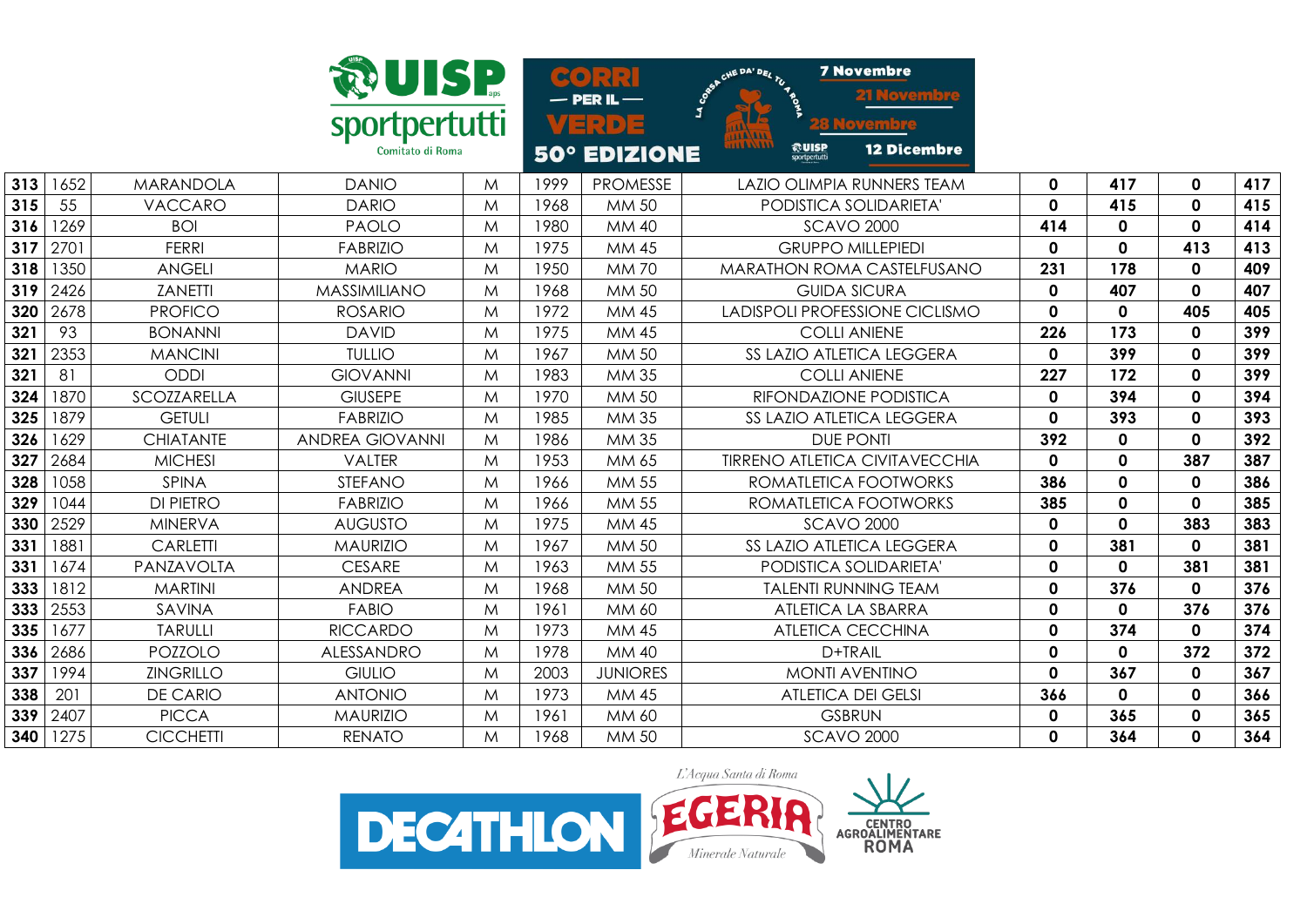|     |      |                   | <b>RUISP</b>      |               | $\infty$ $\bullet$ ) | PERIL                        | <b>7 Novembre</b><br>CHE DA' DEL TU 4 BOS    |             |             |              |     |
|-----|------|-------------------|-------------------|---------------|----------------------|------------------------------|----------------------------------------------|-------------|-------------|--------------|-----|
|     |      |                   |                   | sportpertutti |                      | $\exists$ : $\cup$ $\exists$ | $\mathbf{z}$<br><b>TTU/FTT</b><br>1144411    |             |             |              |     |
|     |      |                   | Comitato di Roma  |               |                      | <b>50° EDIZIONE</b>          | 熱UISP<br><b>12 Dicembre</b><br>sportpertutti |             |             |              |     |
| 341 | 1995 | <b>BOUKHRAZ</b>   | <b>ADAM</b>       | M             | 2003                 | <b>JUNIORES</b>              | <b>MONTI AVENTINO</b>                        | $\mathbf 0$ | 363         | $\mathbf 0$  | 363 |
| 342 | 211  | <b>ABADELLI</b>   | <b>LORENZO</b>    | M             | 2003                 | <b>JUNIORES</b>              | ATLETICA FIANO ROMANO                        | 361         | $\mathbf 0$ | $\mathbf{0}$ | 361 |
| 342 | 2533 | <b>GAMBADORI</b>  | <b>GIANLUCA</b>   | M             | 1969                 | MM 50                        | <b>LBM SPORT TEAM</b>                        | 0           | $\mathbf 0$ | 361          | 361 |
| 344 | 2503 | <b>FASOLI</b>     | ALESSANDRO        | M             | 1967                 | MM 50                        | ROMATLETICA FOOTWORKS                        | $\mathbf 0$ | $\mathbf 0$ | 360          | 360 |
| 345 | 1480 | <b>MESTRE</b>     | <b>ANDREA</b>     | M             | 1965                 | MM 55                        | <b>ACSI CAMPIDOGLIO PALATINO</b>             | 359         | $\mathbf 0$ | 0            | 359 |
| 346 | 2461 | <b>RAMPA</b>      | <b>ANDREA</b>     | M             | 1984                 | MM 35                        | <b>ACSI CAMPIDOGLIO PALATINO</b>             | $\mathbf 0$ | 354         | $\mathbf 0$  | 354 |
| 347 | 464  | STELLATI          | <b>ANDREA</b>     | M             | 1978                 | MM 40                        | SS LAZIO ATLETICA LEGGERA                    | 353         | $\mathbf 0$ | 0            | 353 |
| 348 | 1039 | COCOZZA           | <b>SERGIO</b>     | M             | 1961                 | MM 60                        | ROMATLETICA FOOTWORKS                        | 351         | $\mathbf 0$ | 0            | 351 |
| 349 | 1878 | SPALVIERI         | <b>PAOLO</b>      | M             | 1979                 | MM 40                        | SS LAZIO ATLETICA LEGGERA                    | $\mathbf 0$ | 350         | 0            | 350 |
| 350 | 1579 | <b>SCAMARCIO</b>  | <b>MARIANO</b>    | M             | 1961                 | MM 60                        | PODISTICA SOLIDARIETA'                       | $\mathbf 0$ | 349         | $\mathbf{0}$ | 349 |
| 351 | 2671 | <b>BRIENZA</b>    | <b>MAURO</b>      | M             | 1972                 | MM 45                        | CAT SPORT ROMA                               | 0           | $\mathbf 0$ | 347          | 347 |
| 352 | 1365 | <b>CORTESE</b>    | <b>MAURIZIO</b>   | M             | 1964                 | MM 55                        | <b>RUN &amp; SMILE</b>                       | 346         | $\mathbf 0$ | $\mathbf 0$  | 346 |
| 352 | 2435 | Di GIACOMO        | <b>TONI</b>       | M             | 1973                 | MM 45                        | LBM SPORT TEAM                               | $\mathbf 0$ | 346         | 0            | 346 |
| 352 | 2525 | <b>LEONARDI</b>   | <b>ALESSANDRO</b> | M             | 1968                 | MM 50                        | <b>SPORT RACE</b>                            | $\mathbf 0$ | $\mathbf 0$ | 346          | 346 |
| 355 | 95   | <b>DEJEAN</b>     | <b>XAVIER</b>     | M             | 1972                 | MM 45                        | US ROMA 83                                   | 345         | $\mathbf 0$ | 0            | 345 |
| 356 | 2625 | <b>ROSSETTI</b>   | <b>GIANCARLO</b>  | M             | 1963                 | MM 55                        | <b>LAZIO OLIMPIA RUNNERS TEAM</b>            | $\mathbf 0$ | $\mathbf 0$ | 344          | 344 |
| 357 | 2707 | <b>RUGGERI</b>    | <b>ROBERTO</b>    | M             | 1951                 | <b>MM70</b>                  | CAT SPORT ROMA                               | 0           | $\mathbf 0$ | 343          | 343 |
| 357 | 1843 | <b>TRAMONTI</b>   | <b>GABRIELE</b>   | M             | 1982                 | MM 35                        | <b>RUNNER TRAINER</b>                        | 0           | 343         | 0            | 343 |
| 359 | 2650 | <b>FORNARI</b>    | <b>FABRIZIO</b>   | M             | 1971                 | MM 50                        | <b>GRUPPO MILLEPIEDI</b>                     | $\mathbf 0$ | $\mathbf 0$ | 342          | 342 |
| 359 | 1054 | <b>RANATI</b>     | <b>MARCO</b>      | M             | 1979                 | MM 40                        | ROMATLETICA FOOTWORKS                        | 342         | $\mathbf 0$ | $\mathbf 0$  | 342 |
| 361 | 2408 | <b>VARANI</b>     | ALESSANDRO        | M             | 2003                 | <b>JUNIORES</b>              | <b>ATLETICA DEI GELSI</b>                    | $\mathbf 0$ | 339         | $\mathbf 0$  | 339 |
| 362 | 2402 | <b>ALBANO</b>     | <b>JACOPO</b>     | M             | 2002                 | <b>JUNIORES</b>              | OLGIATA 20.12                                | $\mathbf 0$ | $\mathbf 0$ | 337          | 337 |
| 362 | 1533 | <b>BEI</b>        | <b>ANDREA</b>     | M             | 2000                 | <b>PROMESSE</b>              | ROMATLETICA FOOTWORKS                        | 337         | 0           | 0            | 337 |
| 364 | 2647 | <b>CINTIOLI</b>   | <b>ROBERTO</b>    | M             | 1956                 | MM 65                        | <b>GRUPPO MILLEPIEDI</b>                     | $\mathbf 0$ | $\mathbf 0$ | 333          | 333 |
| 365 | 1368 | PAPI              | <b>LUCIANO</b>    | M             | 1963                 | MM 55                        | <b>LBM SPORT TEAM</b>                        | 332         | $\mathbf 0$ | 0            | 332 |
| 365 | 2413 | RAU               | <b>FRANCESCO</b>  | M             | 1993                 | <b>AMATORI</b>               |                                              | 0           | 332         | 0            | 332 |
| 367 | 1647 | <b>GENNARETTI</b> | <b>DAVIDE</b>     | M             | 1976                 | MM 45                        | <b>GRUPPO MILLEPIEDI</b>                     | $\mathbf 0$ | 330         | 0            | 330 |

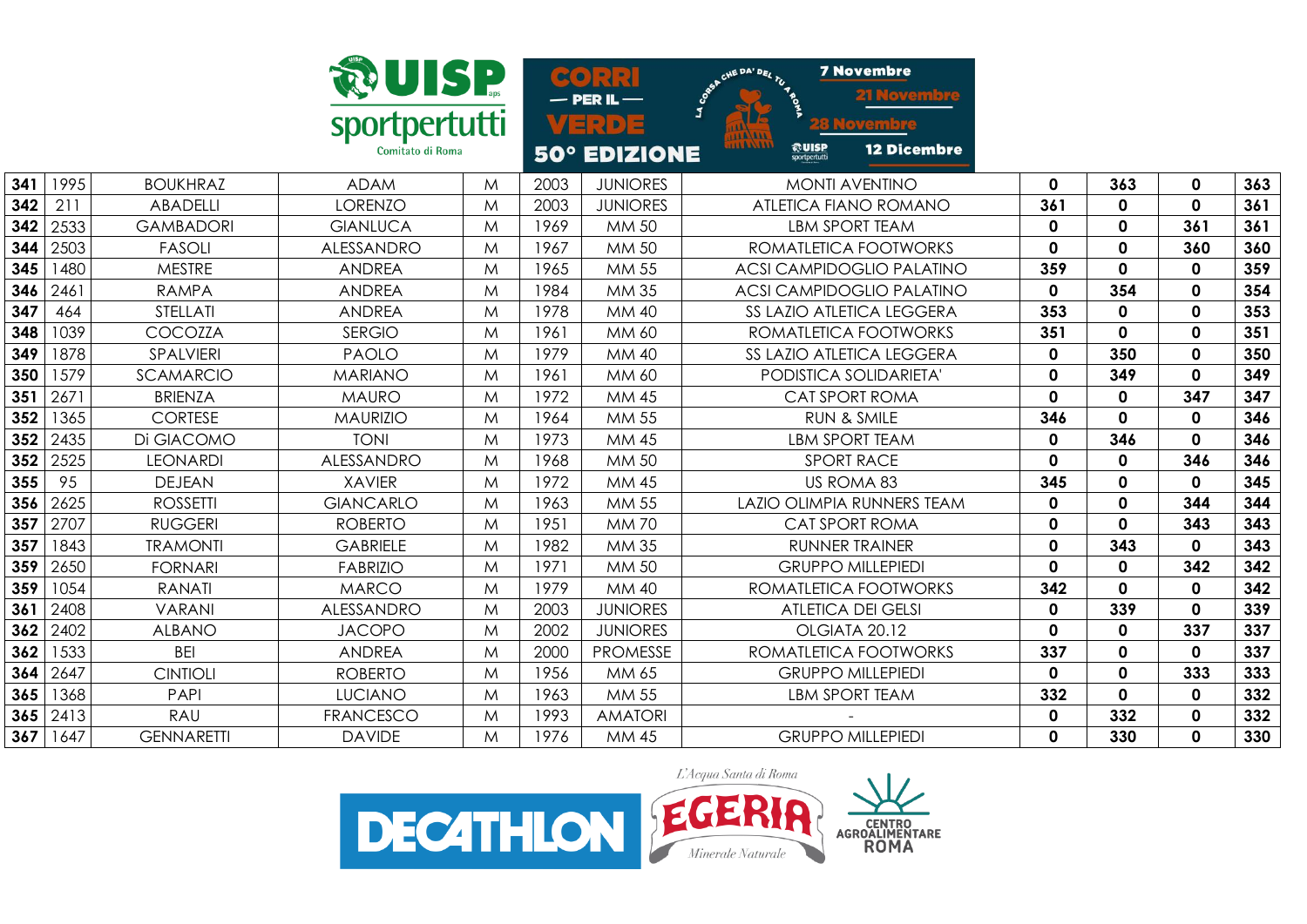|     |      |                   | <b>WUISP</b>                      |   | $\bullet$ $\bullet$ $\bullet$ | R <sup>2</sup>                                       | <b>7 Novembre</b><br>CHE DA' DEL TU 4 BOT                                        |             |             |             |     |
|-----|------|-------------------|-----------------------------------|---|-------------------------------|------------------------------------------------------|----------------------------------------------------------------------------------|-------------|-------------|-------------|-----|
|     |      |                   | sportpertutti<br>Comitato di Roma |   |                               | $-$ PER IL $-$<br>$V = R D E$<br><b>50° EDIZIONE</b> | <b>AAAAAAA</b><br>1141111<br><b>RUISP</b><br><b>12 Dicembre</b><br>sportpertutti |             |             |             |     |
| 368 | 1046 | <b>FERRETTI</b>   | <b>DANIEL</b>                     | M | 1988                          | <b>AMATORI</b>                                       | ROMATLETICA FOOTWORKS                                                            | 325         | $\mathbf 0$ | $\mathbf 0$ | 325 |
| 369 | 1525 | SCASSEDDU         | CARLO                             | M | 1963                          | MM 55                                                | ATLETICO MONTEROTONDO                                                            | 323         | $\mathbf 0$ | 0           | 323 |
| 370 | 2711 | <b>BITTI</b>      | <b>FIOVO</b>                      | M | 1968                          | MM 50                                                | <b>ALSIVM LADISPOLI</b>                                                          | 0           | $\mathbf 0$ | 321         | 321 |
| 371 | 1811 | <b>BAROCCI</b>    | <b>MASSIMILIANO</b>               | M | 1972                          | MM 45                                                | <b>TALENTI RUNNING TEAM</b>                                                      | 0           | 320         | 0           | 320 |
| 372 | 2290 | <b>PAGHERA</b>    | <b>MARCO</b>                      | M | 1979                          | MM 40                                                | <b>VITAMINA RUNNING TEAM</b>                                                     | 0           | 317         | 0           | 317 |
| 372 | 2601 | <b>ZINNO</b>      | <b>ANTONIO</b>                    | M | 1972                          | MM 45                                                | PODISTICA SOLIDARIETA'                                                           | 0           | $\mathbf 0$ | 317         | 317 |
| 374 | 2657 | <b>MEUCCI</b>     | <b>MARCO</b>                      | M | 1963                          | MM 55                                                | <b>GRUPPO MILLEPIEDI</b>                                                         | $\mathbf 0$ | $\mathbf 0$ | 315         | 315 |
| 375 | 2429 | <b>NERI</b>       | <b>ALESSIO</b>                    | M | 1996                          | <b>AMATORI</b>                                       | <b>LBM SPORT TEAM</b>                                                            | 0           | 313         | 0           | 313 |
| 376 | 1648 | <b>DONATI</b>     | <b>BRUNO</b>                      | M | 1974                          | MM 45                                                | <b>GRUPPO MILLEPIEDI</b>                                                         | $\mathbf 0$ | 311         | $\mathbf 0$ | 311 |
| 376 | 2677 | <b>FALCHI</b>     | ALESSANDRO                        | M | 1972                          | MM 45                                                | SPARTAN SPORT ACADEMY                                                            | $\mathbf 0$ | $\mathbf 0$ | 311         | 311 |
| 378 | 976  | <b>GENTILI</b>    | ALESSANDRO                        | M | 1971                          | MM 50                                                | RIFONDAZIONE PODISTICA                                                           | 310         | $\mathbf 0$ | 0           | 310 |
| 378 | 1831 | SAVINA            | <b>FABIO</b>                      | M | 1961                          | MM 60                                                | <b>ATLETICA LA SBARRA</b>                                                        | $\mathbf 0$ | 310         | 0           | 310 |
| 380 | 2309 | CASTRIGNANO'      | <b>ITALO</b>                      | M | 1967                          | MM 50                                                | LBM SPORT TEAM                                                                   | $\mathbf 0$ | 309         | 0           | 309 |
| 380 | 1385 | <b>SCALA</b>      | PIERPAOLO                         | M | 1965                          | MM 55                                                | LBM SPORT TEAM                                                                   | 309         | $\mathbf 0$ | 0           | 309 |
| 382 | 1369 | <b>ACCORSI</b>    | <b>FRANCESCO</b>                  | M | 1989                          | <b>AMATORI</b>                                       |                                                                                  | 304         | $\mathbf 0$ | 0           | 304 |
| 383 | 1661 | <b>TOCH</b>       | <b>IVAN</b>                       | M | 1979                          | MM 40                                                | <b>CALI ROMA XIII</b>                                                            | 0           | 302         | 0           | 302 |
| 384 | 2231 | PANZAVOLTA        | <b>DIEGO</b>                      | M | 1963                          | MM 55                                                | PODISTICA SOLIDARIETA'                                                           | $\mathbf 0$ | 300         | 0           | 300 |
| 384 | 2602 | <b>PESCI</b>      | <b>MAURO</b>                      | M | 1965                          | MM 55                                                | <b>COLLI ANIENE</b>                                                              | $\mathbf 0$ | $\mathbf 0$ | 300         | 300 |
| 386 | 1381 | <b>DE ANGELIS</b> | <b>VALTER</b>                     | M | 1966                          | MM 55                                                |                                                                                  | 299         | $\mathbf 0$ | 0           | 299 |
| 386 | 2675 | SANTERAMO         | <b>LORENZO</b>                    | M | 1967                          | MM 50                                                | MILLEPIEDI 1978                                                                  | $\mathbf 0$ | $\mathbf 0$ | 299         | 299 |
| 388 | 2669 | <b>BALIVA</b>     | CORRADO                           | M | 1968                          | MM 50                                                | <b>INDIVIDUALE</b>                                                               | $\mathbf 0$ | $\mathbf 0$ | 298         | 298 |
| 389 | 206  | <b>CERIONI</b>    | ALESSANDRO                        | M | 1975                          | MM 45                                                | <b>ATLETICA FIANO ROMANO</b>                                                     | 297         | $\mathbf 0$ | 0           | 297 |
| 389 | 1772 | <b>FABRINI</b>    | <b>VALENTINO</b>                  | M | 1982                          | MM 35                                                | ROMATLETICA FOOTWORKS                                                            | $\mathbf 0$ | 297         | 0           | 297 |
| 391 | 1041 | CRESCIMANNO       | <b>SIMONE</b>                     | M | 1977                          | MM 40                                                | ROMATLETICA FOOTWORKS                                                            | 295         | $\mathbf 0$ | $\mathbf 0$ | 295 |
| 392 | 2676 | <b>DONATI</b>     | <b>FRANCESCO</b>                  | M | 1987                          | <b>AMATORI</b>                                       | <b>ALSIVM LADISPOLI</b>                                                          | $\mathbf 0$ | $\mathbf 0$ | 294         | 294 |
| 393 | 813  | <b>LIBIANCHI</b>  | VALENTINO                         | M | 2003                          | <b>JUNIORES</b>                                      | ATLETICA LA SBARRA                                                               | 287         | $\mathbf 0$ | 0           | 287 |
| 394 | 2504 | <b>LUMACA</b>     | <b>SERGIO</b>                     | M | 1960                          | MM 60                                                | ROMATLETICA FOOTWORKS                                                            | 0           | $\mathbf 0$ | 286         | 286 |

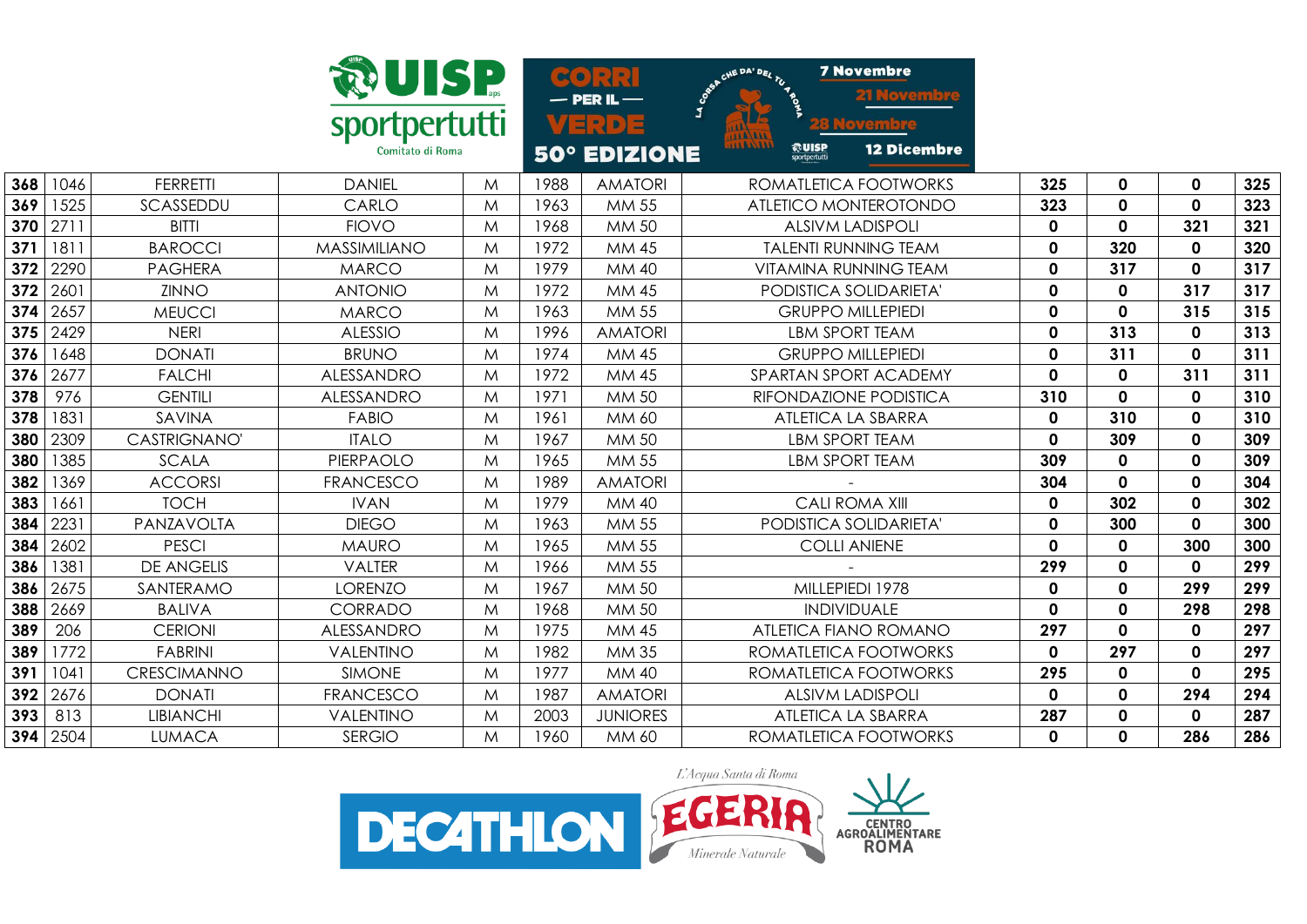|     |            |                    | <b>RUISP</b><br>sportpertutti<br>Comitato di Roma |   |      | <b>BORR</b><br>$-$ PER IL $-$<br>비리미디<br><b>50° EDIZIONE</b> | <b>7 Novembre</b><br>CHE DA' DEL TU 4 BOS<br>.<br><b>RUISP</b><br><b>12 Dicembre</b><br>sportpertutti |             |              |              |     |
|-----|------------|--------------------|---------------------------------------------------|---|------|--------------------------------------------------------------|-------------------------------------------------------------------------------------------------------|-------------|--------------|--------------|-----|
| 395 | 2294       | <b>ANGIONE</b>     | <b>FRANSCESCO</b>                                 | M | 1971 | MM 50                                                        |                                                                                                       | $\mathbf 0$ | 285          | 0            | 285 |
|     | $396$ 2412 | <b>De SANCTIS</b>  | <b>VALERIO</b>                                    | M | 1993 | <b>AMATORI</b>                                               |                                                                                                       | $\mathbf 0$ | 284          | $\mathbf 0$  | 284 |
| 396 | 2672       | <b>GIOIA</b>       | <b>PAOLO</b>                                      | M | 1973 | MM 45                                                        | CAT SPORT ROMA                                                                                        | 0           | 0            | 284          | 284 |
| 398 | 2599       | <b>DASTOLI</b>     | <b>GIUSEPPE</b>                                   | M | 1959 | MM 60                                                        | PODISTICA SOLIDARIETA'                                                                                | 0           | $\mathbf 0$  | 281          | 281 |
| 399 | 2281       | <b>VALERI</b>      | <b>ANDREA</b>                                     | M | 1966 | MM 55                                                        | <b>ATLETICA VILLA GUGLIELMI</b>                                                                       | $\mathbf 0$ | 280          | 0            | 280 |
| 400 | 2528       | <b>MAROTTA</b>     | <b>GIANCARLO</b>                                  | M | 1966 | MM 55                                                        | <b>SCAVO 2000</b>                                                                                     | $\mathbf 0$ | 0            | 279          | 279 |
| 401 | 2534       | <b>INDIATI</b>     | <b>ANDREA</b>                                     | M | 1987 | <b>AMATORI</b>                                               | PODISTICA POMEZIA                                                                                     | 0           | 0            | 278          | 278 |
| 402 | 1709       | ABBATE             | <b>GIANLUCA</b>                                   | M | 1974 | MM 45                                                        | <b>ATLETICA LA SBARRA</b>                                                                             | $\mathbf 0$ | 277          | 0            | 277 |
| 403 | 1747       | <b>MESORACA</b>    | <b>GIANMARIO</b>                                  | M | 2001 | <b>PROMESSE</b>                                              | ATLETICA ROMA ACQUACETOSA                                                                             | $\mathbf 0$ | 276          | 0            | 276 |
| 403 | 633        | ZAMPETTI           | <b>MAURIZIO</b>                                   | M | 1970 | MM 50                                                        | <b>RUNNER TRAINER</b>                                                                                 | 276         | 0            | $\mathbf 0$  | 276 |
| 405 | 2652       | <b>GUERNACCINI</b> | <b>MAURO</b>                                      | M | 1952 | MM 65                                                        | <b>GRUPPO MILLEPIEDI</b>                                                                              | 0           | $\mathbf 0$  | 275          | 275 |
| 406 | 2502       | DE SALVO           | <b>DANIELE</b>                                    | M | 1987 | <b>AMATORI</b>                                               | ROMATLETICA FOOTWORKS                                                                                 | $\mathbf 0$ | $\mathbf 0$  | 274          | 274 |
| 407 | 2302       | <b>DELL'OLIO</b>   | <b>VITALIANO</b>                                  | M | 1982 | MM 35                                                        | <b>GSBRUN</b>                                                                                         | 0           | 272          | 0            | 272 |
| 408 | 561        | <b>EPIFANIO</b>    | <b>ANTONIO GABRIELE</b>                           | M | 1958 | MM 60                                                        | <b>LAZIO OLIMPIA RUNNERS TEAM</b>                                                                     | 267         | $\mathbf 0$  | 0            | 267 |
| 408 | 1966       | <b>LISI</b>        | <b>CLAUDIO</b>                                    | M | 1971 | MM 50                                                        | ATLETICA FIANO ROMANO                                                                                 | 0           | 267          | 0            | 267 |
| 410 | 1509       | <b>RICCARDI</b>    | <b>ELIO</b>                                       | M | 1964 | MM 55                                                        | <b>PODISTREET</b>                                                                                     | 266         | $\mathbf{0}$ | 0            | 266 |
| 410 | 2347       | <b>TROCCHI</b>     | <b>FRANCO</b>                                     | M | 1965 | MM 55                                                        | <b>LBM SPORT TEAM</b>                                                                                 | $\mathbf 0$ | 266          | 0            | 266 |
| 412 | 2273       | CACCAMO            | <b>VINCENZO GIOVANNI</b>                          | M | 1962 | MM 55                                                        | PODISTICA 2007 TOR TRE TESTE                                                                          | $\mathbf 0$ | 265          | 0            | 265 |
| 413 | 973        | <b>DOTTARELLI</b>  | <b>DANIELE</b>                                    | M | 1976 | MM 45                                                        | RIFONDAZIONE PODISTICA                                                                                | 262         | 0            | 0            | 262 |
| 413 | 1883       | <b>GENNARI</b>     | <b>RENATO</b>                                     | M | 2002 | <b>JUNIORES</b>                                              | SS LAZIO ATLETICA LEGGERA                                                                             | $\mathbf 0$ | 262          | $\mathbf 0$  | 262 |
| 415 | 1877       | <b>TAGGI</b>       | <b>ANGELO</b>                                     | M | 1969 | MM 50                                                        | SS LAZIO ATLETICA LEGGERA                                                                             | 0           | 261          | 0            | 261 |
| 415 | 2626       | <b>VIANI LISI</b>  | <b>MARIO</b>                                      | M | 1950 | <b>MM70</b>                                                  | LAZIO OLIMPIA RUNNERS TEAM                                                                            | $\mathbf 0$ | $\mathbf 0$  | 261          | 261 |
| 417 | 2679       | <b>GUERNACCINI</b> | <b>LUCIANO</b>                                    | M | 1958 | MM 60                                                        | MILLEPIEDI 1978                                                                                       | 0           | 0            | 260          | 260 |
| 417 | 1746       | <b>LEONE</b>       | <b>FEDERICO</b>                                   | M | 1997 | <b>AMATORI</b>                                               | ATLETICA ROMA ACQUACETOSA                                                                             | $\mathbf 0$ | 260          | $\mathbf{0}$ | 260 |
| 419 | 2500       | <b>CAPRIOTTI</b>   | <b>ALBINO</b>                                     | M | 1947 | <b>MM70</b>                                                  | OLGIATA 20.12                                                                                         | $\mathbf 0$ | $\mathbf 0$  | 259          | 259 |
| 420 | 1289       | LUZI               | <b>MASSIMO</b>                                    | M | 1960 | MM 60                                                        | <b>SCAVO 2000</b>                                                                                     | 258         | 0            | 0            | 258 |
| 420 | 1577       | <b>PICCIONI</b>    | <b>AURELIO</b>                                    | M | 1984 | MM 35                                                        | PODISTICA SOLIDARIETA'                                                                                | $\mathbf 0$ | 258          | $\mathbf 0$  | 258 |

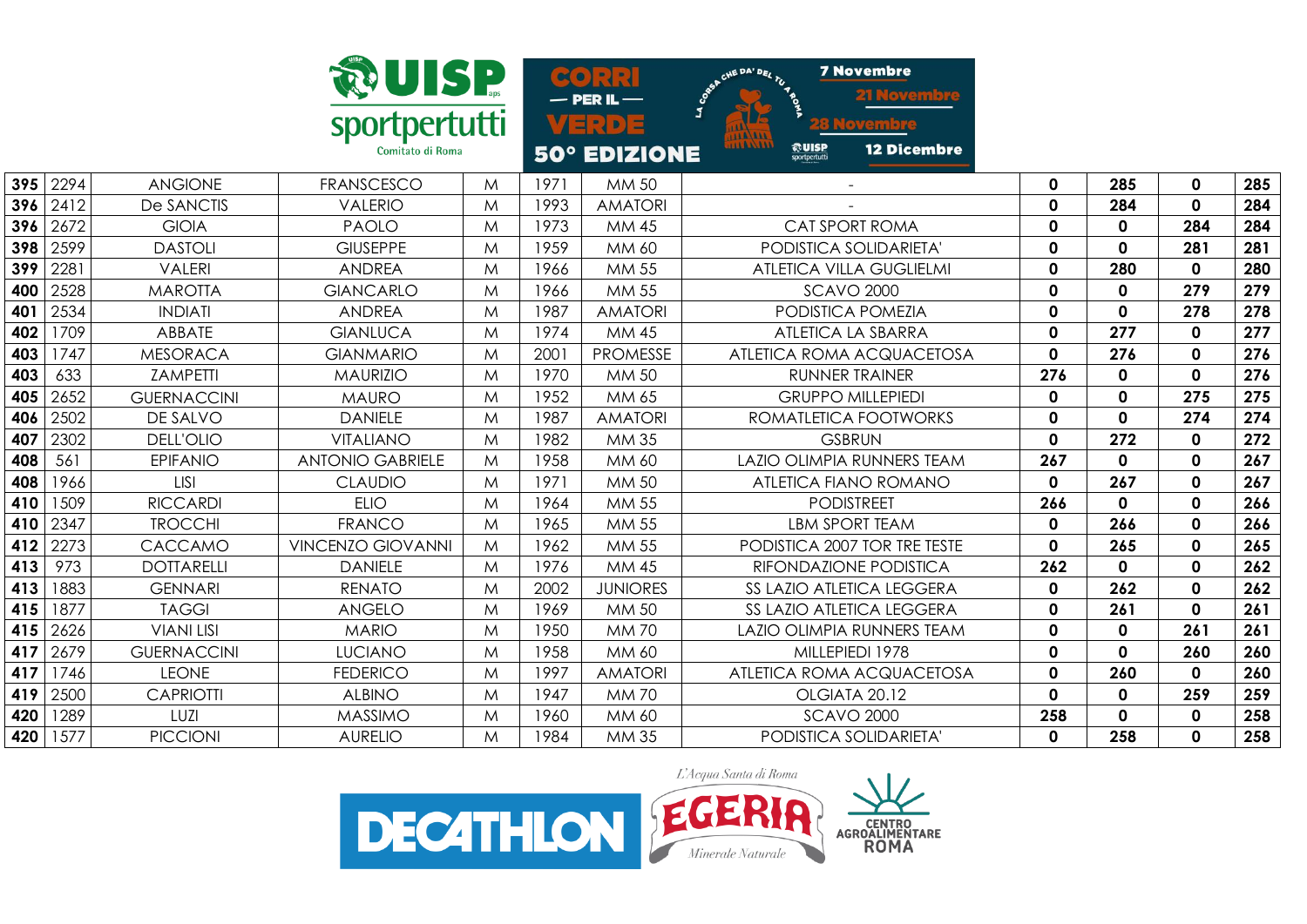|     |      |                   | <b>RUISP</b>        |   | $\infty$ $\bullet$ ) | $PERIL$ —           | CHE DA' DEL TU 4 BOS | <b>7 Novembre</b>         |                                   |             |             |              |     |
|-----|------|-------------------|---------------------|---|----------------------|---------------------|----------------------|---------------------------|-----------------------------------|-------------|-------------|--------------|-----|
|     |      |                   | sportpertutti       |   |                      | (ERDE               | J                    |                           |                                   |             |             |              |     |
|     |      |                   | Comitato di Roma    |   |                      | <b>50° EDIZIONE</b> | <b>HALAIL</b>        | 森UISP<br>sportpertutti    | <b>12 Dicembre</b>                |             |             |              |     |
| 422 | 2295 | CARNEVALI         | SILVIO              | M | 1973                 | MM 45               |                      |                           | <b>VITAMINA RUNNING TEAM</b>      | $\mathbf 0$ | 257         | 0            | 257 |
| 422 | 2670 | <b>IANNILLI</b>   | <b>FRANCO</b>       | M | 1958                 | MM 60               |                      | MILLEPIEDI 1978           |                                   | 0           | $\mathbf 0$ | 257          | 257 |
| 424 | 1418 | <b>DEL PRETE</b>  | <b>MARCO</b>        | M | 1965                 | MM 55               |                      | <b>CRONO SPORT</b>        |                                   | $\mathbf 0$ | 255         | 0            | 255 |
| 425 | 34   | SESTU             | <b>MICHELE</b>      | M | 1961                 | MM 60               |                      | <b>LEPROTTI VILLA ADA</b> |                                   | 251         | $\mathbf 0$ | 0            | 251 |
| 426 | 1035 | <b>BELLARDO</b>   | <b>PIELUIGI</b>     | M | 1976                 | MM 45               |                      |                           | ROMATLETICA FOOTWORKS             | $\mathbf 0$ | 248         | $\mathbf 0$  | 248 |
| 427 | 1526 | <b>MARCONI</b>    | <b>FRANCESCO</b>    | M | 1967                 | MM 50               |                      |                           | ATLETICO MONTEROTONDO             | 245         | $\mathbf 0$ | $\mathbf 0$  | 245 |
| 428 | 203  | <b>MOSCONI</b>    | <b>GIORGIO</b>      | M | 1963                 | MM 55               |                      | <b>ATLETICA DEI GELSI</b> |                                   | 241         | $\mathbf 0$ | 0            | 241 |
| 429 | 91   | SAVO              | <b>ROBERTO</b>      | M | 1958                 | MM 60               |                      | <b>COLLI ANIENE</b>       |                                   | 239         | $\mathbf 0$ | $\mathbf 0$  | 239 |
| 430 | 1515 | <b>AMICI</b>      | <b>DAMIANO</b>      | M | 1995                 | <b>AMATORI</b>      |                      | ANELLONE                  |                                   | 236         | $\mathbf 0$ | 0            | 236 |
| 431 | 39   | <b>BUONFIGLIO</b> | ROCCO MICHELE       | M | 1949                 | <b>MM70</b>         |                      |                           | PODISTICA SOLIDARIETA'            | 233         | $\mathbf 0$ | $\mathbf 0$  | 233 |
| 432 | 97   | <b>STRAINI</b>    | <b>FABRIZIO</b>     | M | 1955                 | MM 65               |                      | US ROMA 83                |                                   | 230         | $\mathbf 0$ | 0            | 230 |
| 433 | 1343 | <b>CENTOGAMBE</b> | <b>ANDREA</b>       | M | 1992                 | <b>AMATORI</b>      |                      |                           |                                   | 229         | $\mathbf 0$ | $\mathbf 0$  | 229 |
| 434 | 1440 | PRIMAVERA         | <b>GIORGIO</b>      | M | 1992                 | <b>AMATORI</b>      |                      |                           |                                   | 228         | $\mathbf 0$ | $\mathbf 0$  | 228 |
| 435 | 2293 | <b>ROSI</b>       | <b>ANTONIO</b>      | M | 1962                 | MM 55               |                      |                           | ATLETICA CITTA' DEI PAPI ANAGNI   | 0           | 226         | $\mathbf 0$  | 226 |
| 436 | 2005 | <b>TALERICO</b>   | SALVATORE           | M | 1969                 | MM 50               |                      |                           | ROMATLETICA FOOTWORKS             | $\mathbf 0$ | 222         | $\mathbf 0$  | 222 |
| 436 | 62   | <b>ZANNINI</b>    | <b>MASSIMILIANO</b> | M | 1991                 | <b>AMATORI</b>      |                      |                           | LA LEPRE E LA TARTARUGA           | 222         | $\mathbf 0$ | 0            | 222 |
| 438 | 65   | <b>LANZINI</b>    | <b>DAVIDE</b>       | M | 1960                 | MM 60               |                      |                           | LA LEPRE E LA TARTARUGA           | 221         | $\mathbf 0$ | 0            | 221 |
| 439 | 1047 | <b>FERRONI</b>    | <b>MARCO</b>        | M | 1965                 | MM 55               |                      |                           | ROMATLETICA FOOTWORKS             | 220         | $\mathbf 0$ | $\mathbf 0$  | 220 |
| 440 | 1342 | <b>PATACSIL</b>   | <b>DIOSDADO</b>     | M | 1963                 | MM 55               |                      | <b>ENEA</b>               |                                   | 219         | $\mathbf 0$ | 0            | 219 |
| 440 | 1833 | <b>VITALE</b>     | <b>RAFFAELE</b>     | M | 1962                 | MM 55               |                      |                           | ATLETICA LA SBARRA                | $\mathbf 0$ | 219         | 0            | 219 |
| 442 | 1341 | <b>PACE</b>       | <b>IAN RICHARD</b>  | M | 1954                 | MM 65               |                      | <b>ENEA</b>               |                                   | 218         | $\mathbf 0$ | 0            | 218 |
| 443 | 1682 | <b>VICINI</b>     | <b>PIERLUIGI</b>    | M | 1975                 | MM 45               |                      |                           | <b>OUTDOOR TRAINING SPORT</b>     | $\mathbf 0$ | 217         | 0            | 217 |
| 444 | 1624 | <b>PELLICCIA</b>  | <b>VINCENZO</b>     | M | 1951                 | <b>MM70</b>         |                      | MEDITERRANEA              |                                   | 215         | $\mathbf 0$ | $\mathbf 0$  | 215 |
| 445 | 1741 | <b>ROMANI</b>     | <b>PAOLO</b>        | M | 2002                 | <b>JUNIORES</b>     |                      |                           | <b>ACSI CAMPIDOGLIO PALATINO</b>  | $\mathbf 0$ | 214         | 0            | 214 |
| 445 | 1345 | <b>TEMPESTS</b>   | <b>MARIO</b>        | M | 1955                 | MM 65               |                      |                           |                                   | 214         | 0           | 0            | 214 |
| 447 | 96   | <b>SCARDIGNO</b>  | <b>MAURO</b>        | M | 1977                 | MM 40               |                      | US ROMA 83                |                                   | 213         | $\mathbf 0$ | $\mathbf 0$  | 213 |
| 448 | 578  | <b>TRIPEPI</b>    | <b>STELVIO</b>      | M | 1941                 | <b>MM80</b>         |                      |                           | <b>LAZIO OLIMPIA RUNNERS TEAM</b> | 211         | $\mathbf 0$ | $\mathbf{0}$ | 211 |